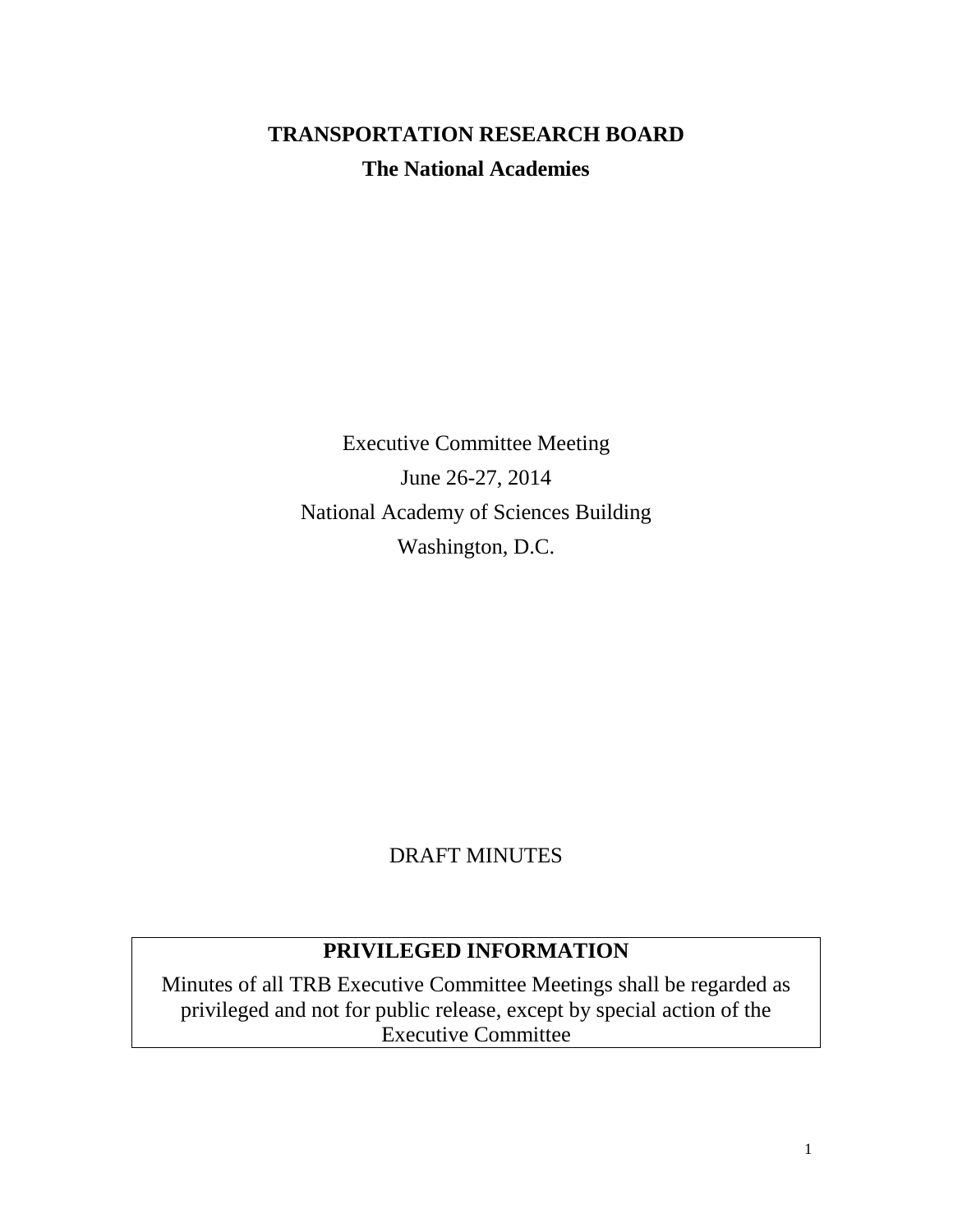#### TRANSPORTATION RESEARCH BOARD **Executive Committee Meeting and Policy Session Discussion Minutes** June 26-27, 2014 Lecture Room - National Academy of Sciences Building Washington, D.C.

#### **Table of Contents**

| SUBCOMMITTEE FOR NRC OVERSIGHT REPORT OF THE SUBCOMMITTEE  10           |  |
|-------------------------------------------------------------------------|--|
| REPORT OF SUBCOMMITTEE ON PLANNING AND POLICY REVIEW AND STRATEGIC PLAN |  |
|                                                                         |  |
|                                                                         |  |
|                                                                         |  |
|                                                                         |  |
|                                                                         |  |
|                                                                         |  |
|                                                                         |  |
|                                                                         |  |
|                                                                         |  |
|                                                                         |  |
|                                                                         |  |
|                                                                         |  |
| POLICY SESSION--CONNECTED VEHICLES: A PATHWAY TO AUTOMATION 15          |  |
|                                                                         |  |
|                                                                         |  |
|                                                                         |  |
|                                                                         |  |
|                                                                         |  |
|                                                                         |  |
|                                                                         |  |
|                                                                         |  |
|                                                                         |  |
|                                                                         |  |
|                                                                         |  |
|                                                                         |  |
|                                                                         |  |
|                                                                         |  |
|                                                                         |  |
|                                                                         |  |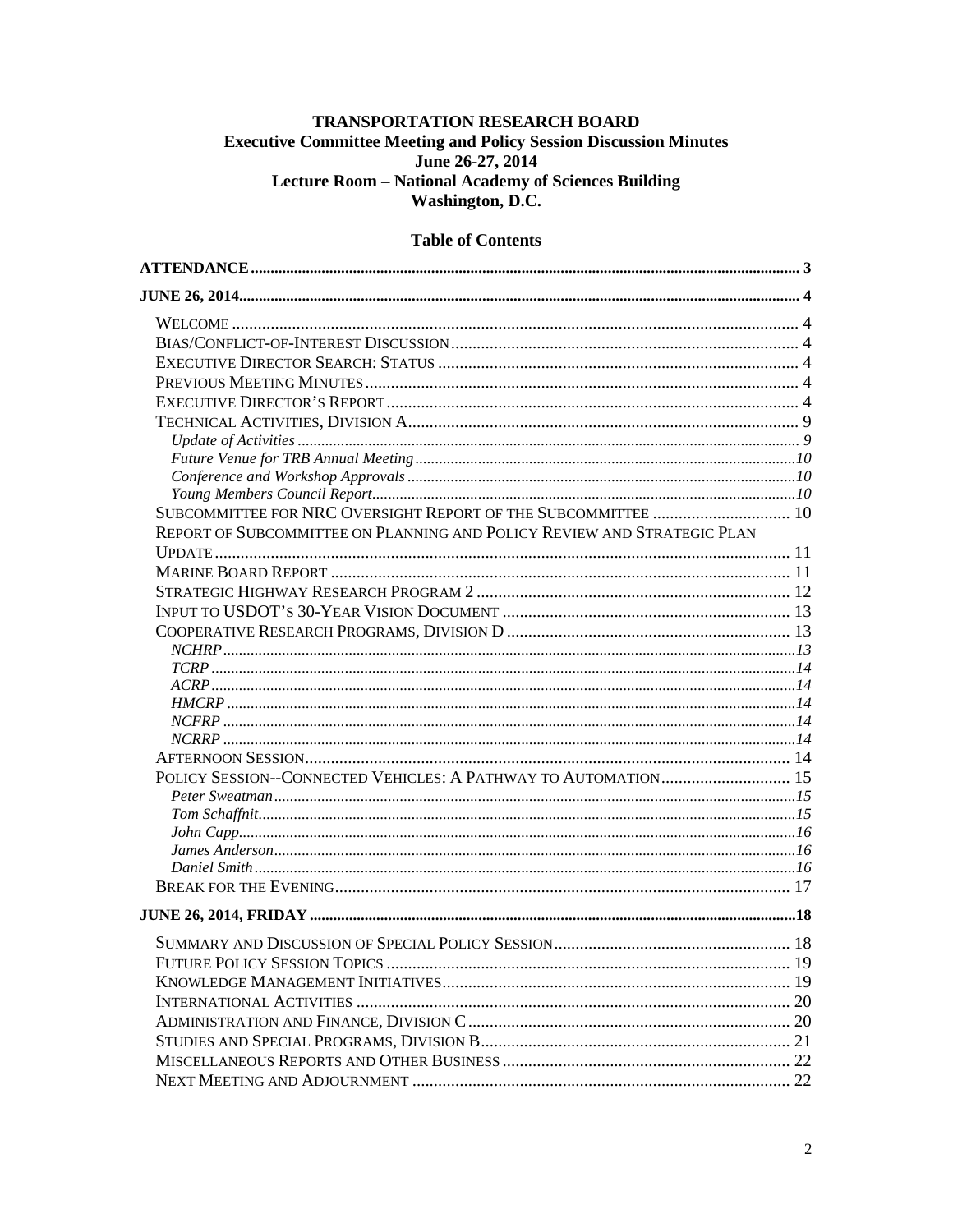#### **TRB Executive Committee Meeting Attendance June 26-27, 2014 Washington, D.C. Attendance**

#### <span id="page-2-0"></span>**EXECUTIVE COMMITTEE GUESTS**

| Kirk Steudle                | Chair      | Carl Anderson           | <b>FHWA</b>                            |
|-----------------------------|------------|-------------------------|----------------------------------------|
| Daniel Sperling             | Vice Chair | <b>James Anderson</b>   | <b>RAND</b> Corporation                |
| Victoria A. Arroyo          |            | Tom Bolle               | <b>OST</b>                             |
| <b>Scott Bennett</b>        |            | John Capp               | <b>General Motors</b>                  |
| Deborah Butler              | Ex Officio | <b>Richard Christel</b> | <b>MARAD</b>                           |
| <b>Alison Conway</b>        | Ex Officio | Gene Conti              | The Conti Group LLC                    |
| James M. Crites             |            | <b>Stacy Cummings</b>   | Federal Railroad Administration        |
| <b>Malcolm Dougherty</b>    |            | Anne Ellis              | Arizona DOT                            |
| <b>Stewart Fotheringham</b> |            | Anne Ferror             | <b>FMCSA</b>                           |
| John Halikowski             |            | David Friedman          | <b>NHTSA</b>                           |
| Michael Hancock             |            | Raquel Girvin           | <b>Federal Aviation Administration</b> |
| Susan Hanson                |            | John Gray               | AAR                                    |
| <b>Steve Heminger</b>       |            | Barbara Ivanov          | <b>TAC</b>                             |
| Jeffrey Holt                |            | Tim Klein               | <b>OST</b>                             |
| Michael Lewis               | Ex Officio | Kevin Knight            | U.S. Army Corps of Engineers           |
| Joan McDonald               |            | Chao Lin                | U.S. Maritime Administration           |
| Donald Osterberg            |            | Jeffrey Lindley         | <b>FHWA</b>                            |
| <b>Steve Palmer</b>         |            | Michael Melaniphy       | <b>APTA</b>                            |
| Sandra Rosenbloom           | Ex Officio | <b>McLean Moore</b>     | <b>MARAD</b>                           |
| Henry Schwartz              |            | Gabrielle Nugent        | <b>MARAD</b>                           |
| Kumares Sinha               |            | Jeff Paniati            | Federal Highway Administration         |
| Paul Trombino               |            | <b>Joe Peters</b>       | <b>FHWA</b>                            |
| Phillip Washington          |            | <b>Todd Ripley</b>      | U.S. Maritime Administration           |
|                             |            | Peter Rogoff            | <b>OST</b>                             |
|                             |            |                         |                                        |

Steve Godwin Robert Skinner Russell Houston Gary Walker Chris Jenks

Cindy Baker Lisa Marflak Matthew Welbes<br>
Ann Brach Mark Norman David Wilcock

Daniel Smith NHTSA<br>Peter Sweatman University William Walsh Consultant Consultant Consultant Consultant Consultant Consultant Consultant Consultant Consultant Consultant Consultant Consultant Consultant Consultant Consultant Consultant Consultant Consultant Consultant David Wilcock TAC Karen Febey Thomas Palmerlee Vinn White U.S. DOT Kim Fisher Neil Pederson Bud Wright AASHTO

**MARINE BOARD CHAIR** Tom Schaffnit A2 Technology Management Thomas M. Leschine Peter Sweatman University of Michigan Michael Trentacoste Federal Highway Administration **TRB STAFF** Vincent Valdes Federal Transit Administration<br>William Walsh Consultant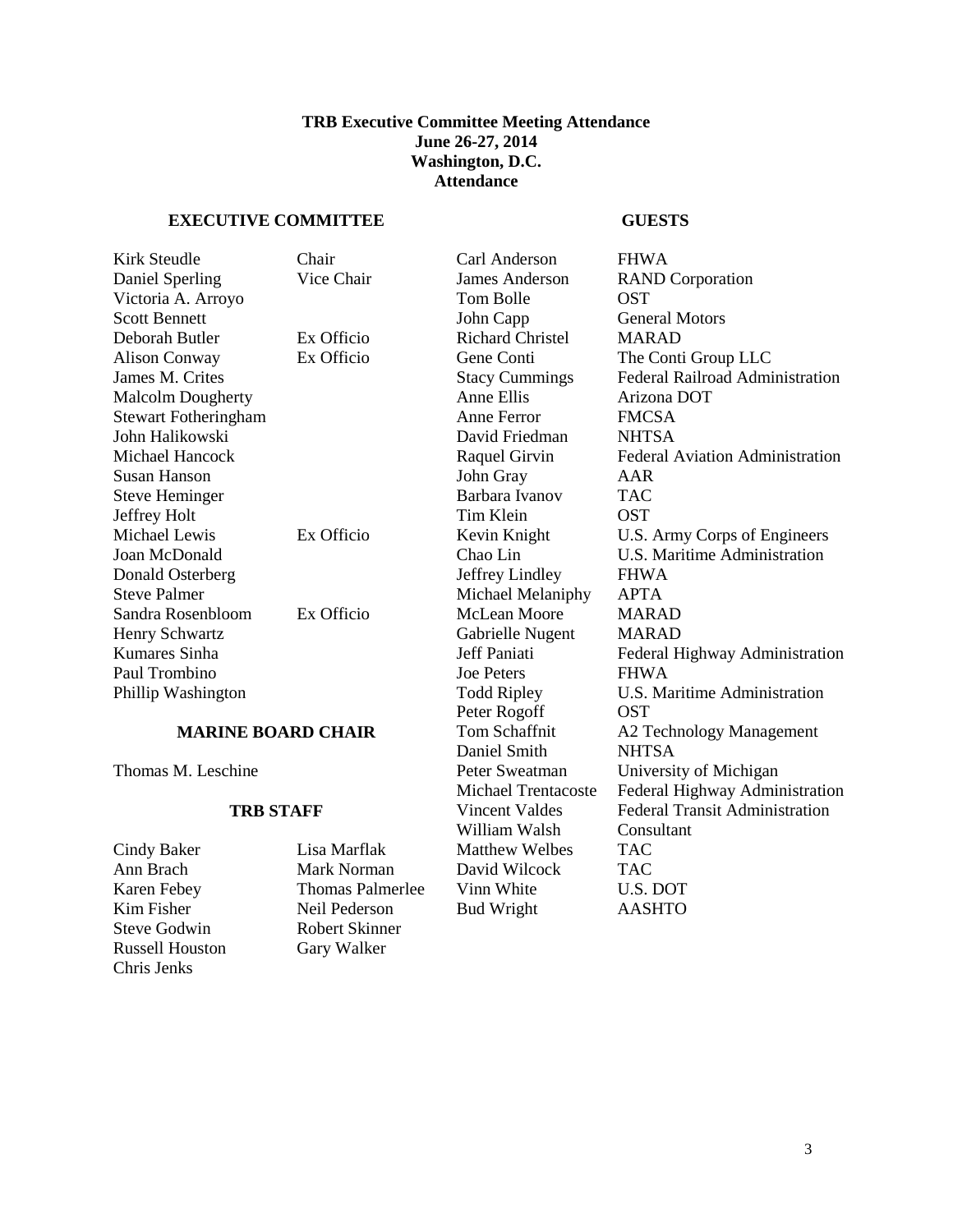## **TRANSPORTATION RESEARCH BOARD Executive Committee Meeting and Policy Session Minutes June 26-27, 2014**

#### **Washington, D.C.**

<span id="page-3-0"></span>*Highlighted areas indicate Executive Committee action.*

#### **June 26, 2014**

#### <span id="page-3-1"></span>**Welcome**

Transportation Research Board Executive Committee Chair Kirk Steudle called the meeting to order at approximately 8:30 a.m. Mr. Steudle welcomed everyone in attendance, made general announcements, and recognized incoming and outgoing members of the Executive Committee.

#### <span id="page-3-2"></span>**Bias/Conflict-of-Interest Discussion**

A bias/conflict-of-interest discussion was held, in which members of the Executive Committee were given the opportunity to disclose potential biases or conflicts of interest that may be related to possible discussion topics at this or future Executive Committee meetings.

#### <span id="page-3-3"></span>**Executive Director Search: Status**

Bruce Darling discussed the search for the next TRB director when Bob Skinner retires in 2015. Mr. Darling and Mr. Steudle have been working with NAS's director of human resources to hire a search firm that will conduct a national search for potential candidates. A search committee comprised of NAS staff and TRB volunteers will be assembled to narrow the pool of candidates. It is expected that a decision will be made about Mr. Skinner's replacement by October or November 2014. Ideally, the new TRB director will be able to start at the beginning of January 2015 so as to have about a month of overlap with Mr. Skinner before his retirement.

#### <span id="page-3-4"></span>**Previous Meeting Minutes**

The minutes of the January 15-16, 2014, meeting of the Executive Committee were approved as submitted.

#### <span id="page-3-5"></span>**Executive Director's Report**

Mr. Skinner provided a report on items concerning TRB as detailed in the Executive Director's Report (as detailed on p.24 of the agenda book). During his presentation, Mr. Skinner highlighted the following:

- Federal transportation spending and funding issues:
	- o The surface transportation bill—MAP 21—will expire at the end of September 2014 and must be reauthorized.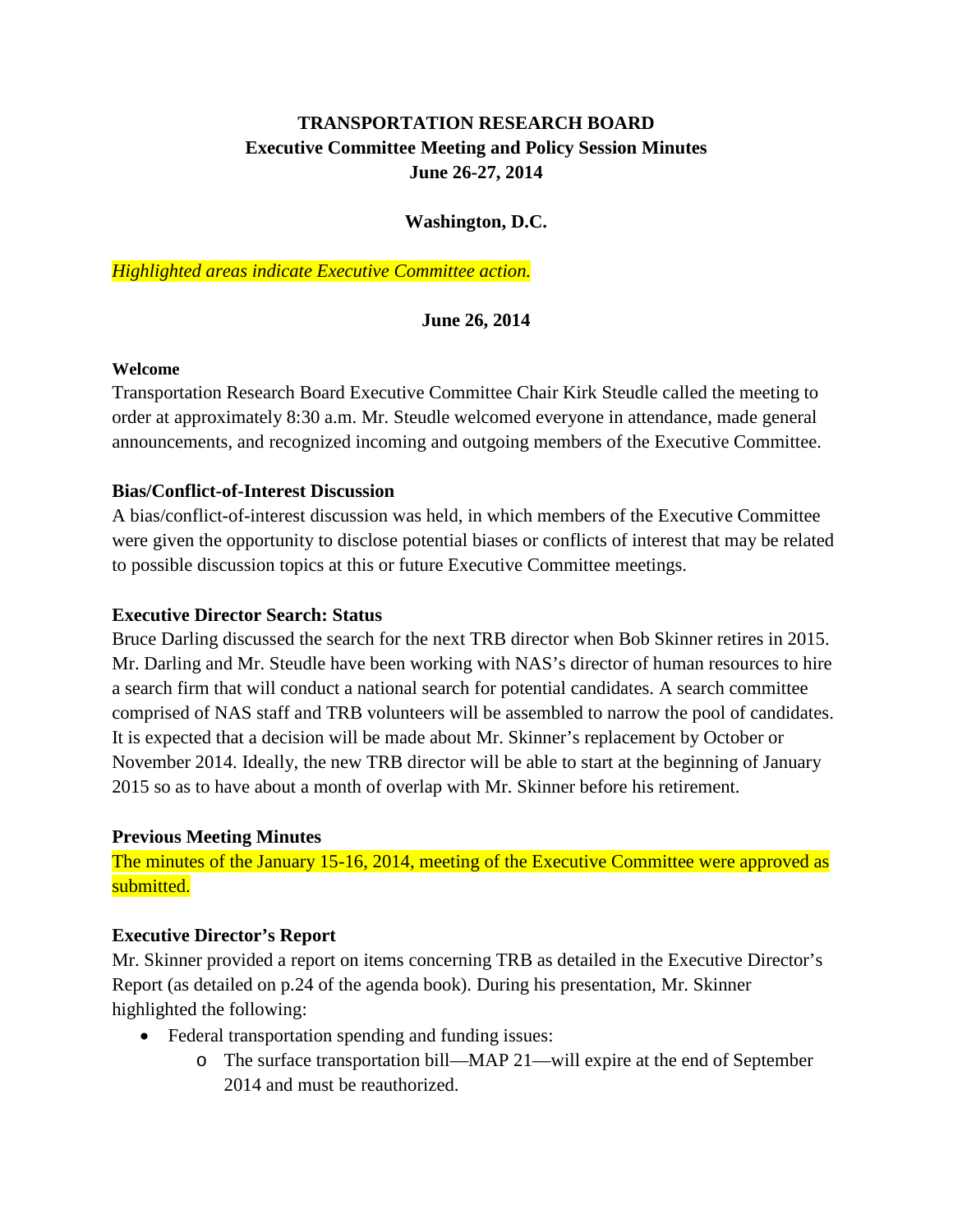- o Before MAP-21 expires, the Highway Trust Fund will likely be depleted, which will stop payment on obligations for future state transportation projects.
- o Transportation research is not faring well in the Congress. The Senate Environment and Public Works Committee produced a reauthorization bill that would cut FHWA research funding in half. The House Appropriations Subcommittee proposed funding TRB's Transit Cooperative Research Program at \$1 million, a reduction from \$3 million this year and \$10 million in 2012.

Bud Wright, executive director of the American Association of State Highway and Transportation Officials (AASHTO), added the following remarks:

- Congress passed the Water Resources and Development Act Reauthorization, which authorized water resources programs for the next six years, and includes increases in water resources investment. Such investment is an important part of a national integrated transportation system.
- To proceed with surface transportation reauthorization, Congress would need to identify \$16-18 billion per year in revenue in addition to Highway Trust Fund revenue. It is unlikely that Congress will pass a multi-year reauthorization bill before the November elections.
- MAP-21 legislation expires on September 30, 2014, so a short-term extension is probable before MAP-21 is reauthorized.
- AASHTO is encouraging the Senate Environment and Public Works Committee, which has jurisdiction over reauthorizing the federal aid highway program, to maintain robust transportation research funding.

Michael Melaniphy, president and chief executive officer of the American Public Transportation Association (APTA), added remarks as well:

- Transit falls under the Senate Banking Committee. Transit funding would likely be more predictable if it were to move from the general fund to a formula program.
- Overall funding for bus and bus facilities were cut 57 percent in MAP-21. This is problematic as there is now an \$86 million backlog in bus repairs.

Jeff Paniati, the executive director at the Federal Highway Administration (FHWA), added the following comment:

• FHWA is working on a cash management plan if the Highway Trust Fund is not replenished. In communicating with state DOT directors on the possible insolvency, he told them there will still be money in the fund, but not enough. Thus new research programs and technology investment will be at risk.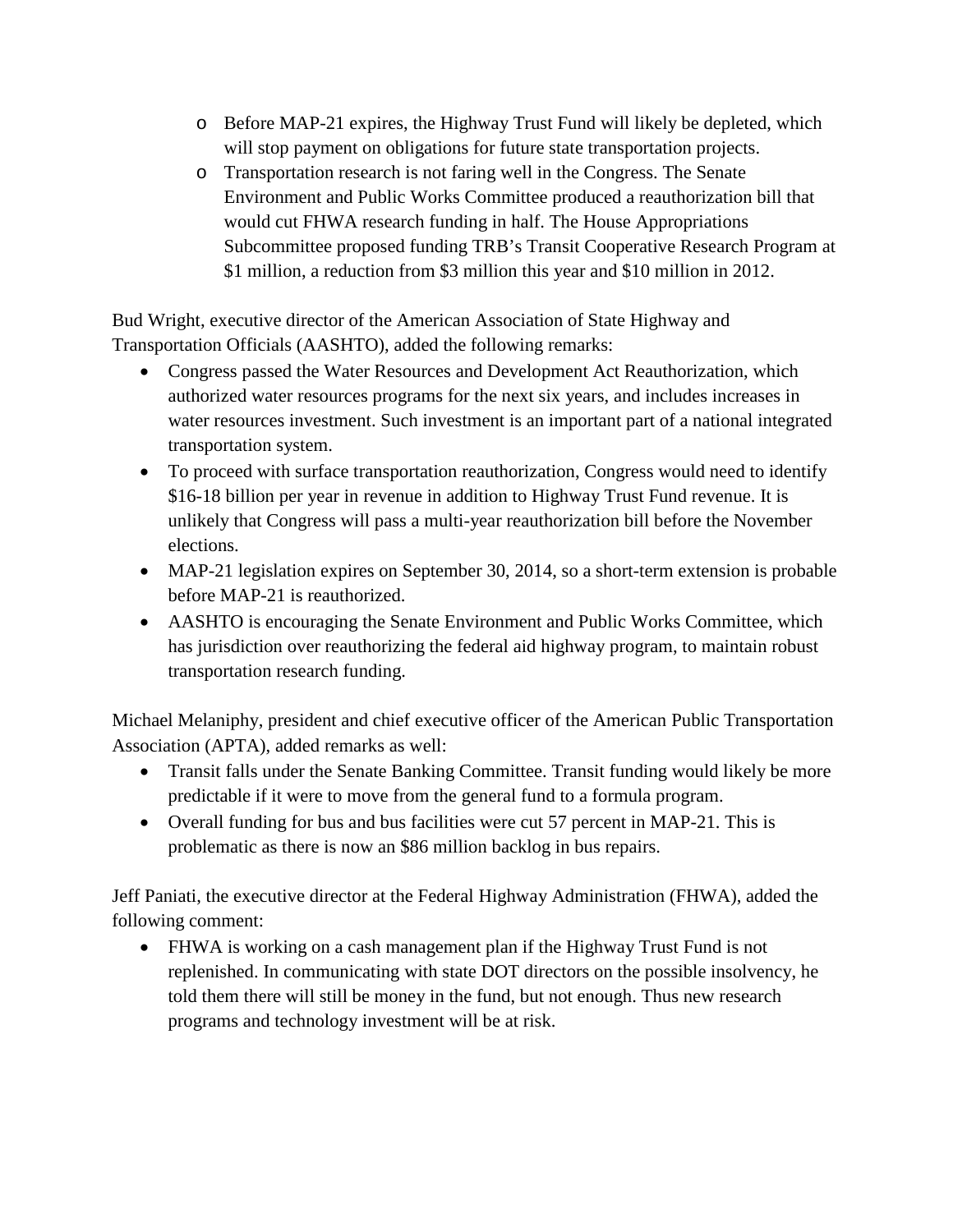Mr. Skinner continued his remarks:

- The core program budget at TRB (i.e., the budget for the Annual Meeting, standing committees, staff that support those committees, publications, the transportation bibliographic database, and workshops and conferences) is on a three-year cycle.
	- o Developing the budget involves negotiating with states and FHWA about the scope of their contributions.
	- o States and FHWA comprise about 88 percent of the funding from core program sponsors, who provide \$65,000 or more annually.
	- o The mechanism to negotiate contributions with core sponsors is TRB's Finance Committee, which is made up of state CEO and FHWA representatives.
	- o Decisions about TRB's budget for the next triennium will be made at the Executive Committee meeting in January 2015 because of continuing uncertainty in federal funding.
- TRB has been shifting the balance of funding for its core program from 90/10 (90 percent from public sector and association sponsors revenue and 10 percent private revenue) to 70/30 by generating more private revenue from sources such as from exhibits at the Annual Meeting. TRB has thus been able to make up for the shortfall in federal and state contributions during this triennium.
- The Subcommittee on Policy and Planning Review (SPPR) is ahead of schedule with its work on the TRB Strategic Plan and is recommending approval of the draft plan. The incoming director will have the opportunity to work with the SPPR and the Executive Committee to develop and refine action items in support of the plan.
- An overriding priority for TRB staff this year is successfully moving the Annual Meeting to the new venue.
- TRB's second Strategic Highway Research Program (SHRP 2) is winding down, and all research is on schedule to be completed in March 2015.
	- o FHWA and AASHTO are engaged in a large-scale implementation effort of the SHRP 2 products.
	- o The naturalistic driving study database is two petabytes of data and includes video data, GIS and GPS data, and vehicle performance data. It will be possible to match continuous visual and numerical data with detailed roadway data.
	- o It is not yet clear what the institutional setting will be for housing the database in the long-term. With financial support from FHWA and cooperation from FHWA and AASHTO, TRB will continue to oversee the SHRP 2 safety data through an initial five-year transition phase to a more permanent institutional home or homes.
	- o The SHRP 2 Study Committee recommended that during this transitional phase, the dataset remains accessible to researchers and that appropriate measures are taken for secure storage and data retrieval in accord with confidentiality guarantees provided to participants. During this phase, decisions will be made about a long-term home for the database.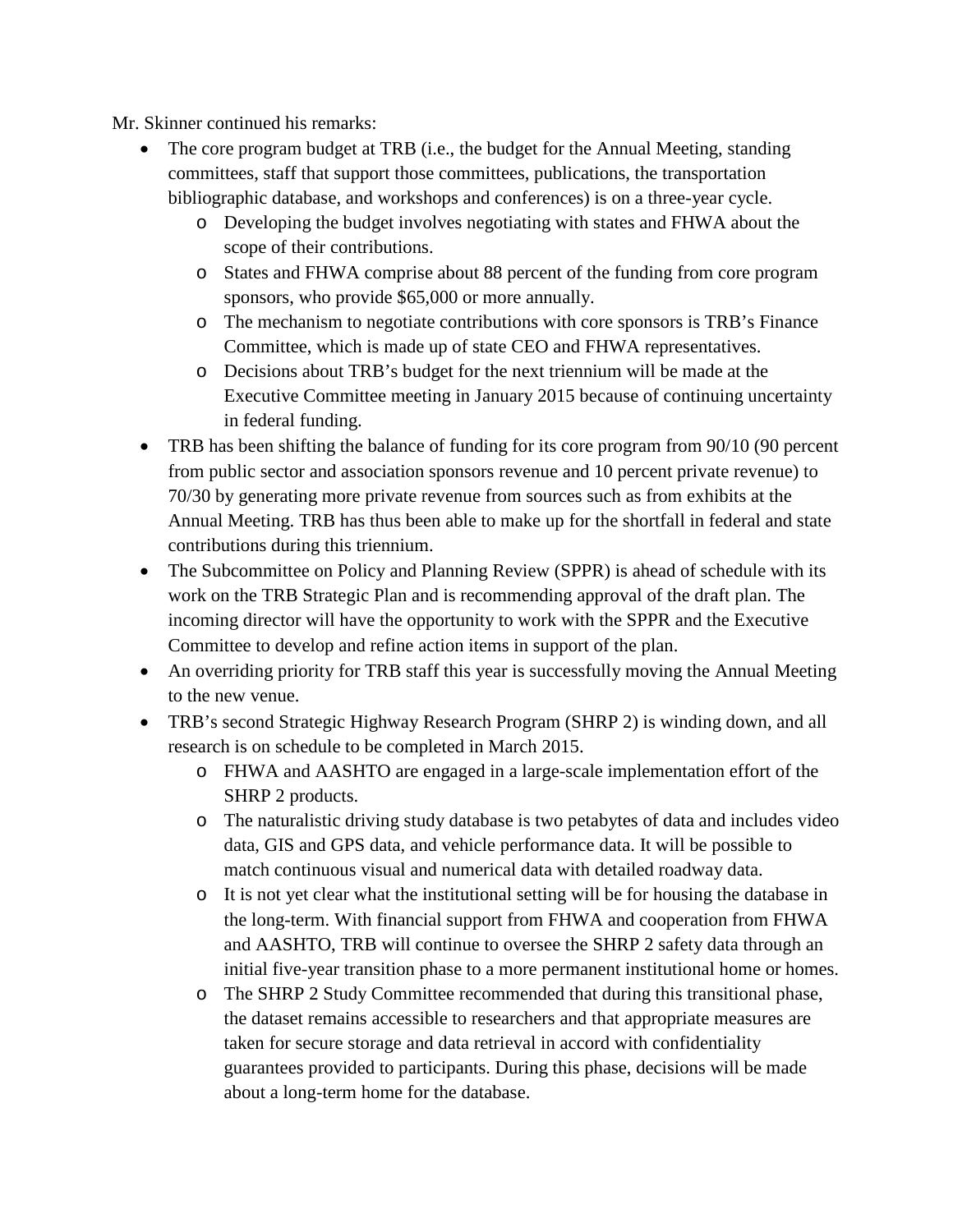- o TRB, FHWA, and AASHTO are developing a memorandum of understanding (MOU) under which TRB would manage the safety database during the next five years. A cooperative agreement with FHWA to provide the necessary funding is in the works once that MOU is implemented.
- The highlights of TRB's policy studies are as follows:
	- o TRB released a report on the effects of transportation investments as part of economic stimulus spending, which included a release event with the transportation policy community in Washington, D.C.
	- o TRB also released a report on Federal Aviation Administration (FAA) staffing models. This report received substantial media coverage related to the section of the report that addressed fatigue of air traffic controllers.
	- o Reports on inter-city travel, inland waterways, a review of FHWA's truck size and weight study, and a Congressionally-requested study on the Surface Transportation Board's role in rail regulations are underway and scheduled to be released next year.

Karen Febey, Senior Report Review Officer at TRB added the following remarks about the progress and status of TRB's Minority Student Fellows Program (as detailed on p.26 of the agenda book):

- o Fourteen university partners are sending students to the 2015 meeting. The majority of fellows are undergraduate civil engineering students.
- o TRB is encouraging fellows to participate at committee meetings and the Young Members Council's Annual Meeting events.
- o There will likely be the same five organizational sponsors, including FHWA. TRB hopes to increase sponsorship funds through the checkbox option on the Annual Meeting registration form. The program's total costs are about \$75,000 of which organizational sponsors contribute \$25,000. Approximately \$3,000 comes from the checkbox option, and TRB's contribution is about \$47,000.

Mr. Skinner continued his remarks:

- TRB is in the midst of a multi-year process of upgrading and replacing software used to support several program requirements.
- For the Annual Meeting paper submittal and review process, TRB is developing a new software system based on the APTIFY platform.
	- o The current software used to manage Annual Meeting paper submittal and review—called PressAMP—is custom-built and handles approximately 4,500 papers that arrive in July for peer review. This software also facilitates the distribution and review of the papers. Once papers are selected for presentation, the software feeds them to a website that makes them available to Annual Meeting attendees.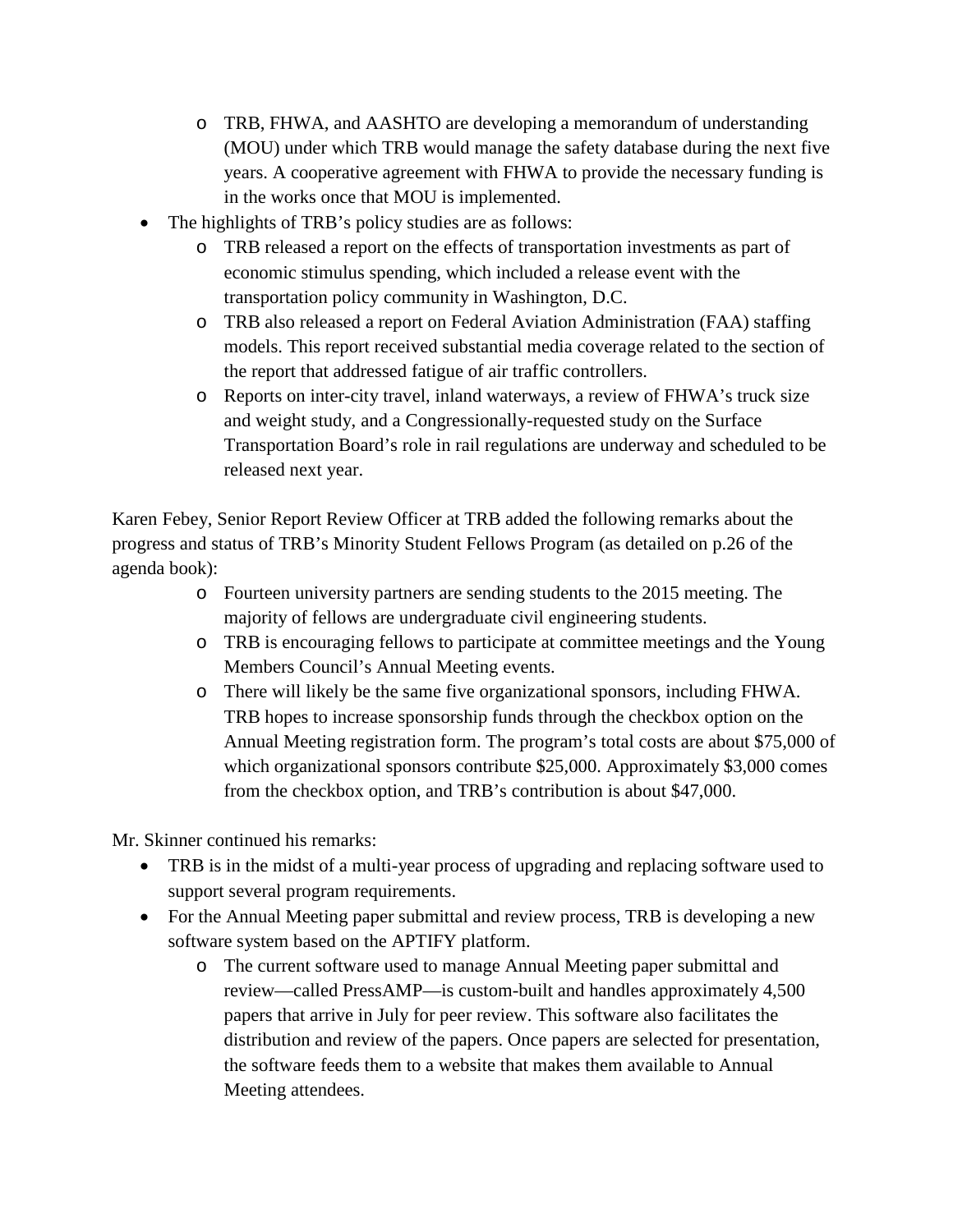- o Aptify will replace PressAMP, and will be implemented for the 2016 Annual Meeting.
- TRB also used Aptify to create a web-based user interface called MyTRB. MyTRB enables volunteers to create accounts that will store their personal information about committee membership. MyTRB manages records for TRB's 200+ committees and 6,000-7,000 committee members. Included in those records are committees' project schedules and finances.
	- o With implementation of MyTRB, committee members will be able to update their own personal information. In addition, the application will allow for consistent record-keeping on subcommittees and people who are Friends of Committees.
- TRB staff continue to enhance and maintain the TRID database, which has over 1 million completed abstracts of transportation research.
- The Sharon Banks Award and Frank Turner Medal of Honor are two prestigious awards presented at the Annual Meeting on alternating years. In 2015, the Turner award will be presented. Recipients are selected by leaders of AASHTO, the Texas Transportation Institute, APTA, FHWA, and TRB.
- Victor Dzau was appointed as the new president of the Institute of Medicine (IOM). He is the former chancellor for Health Affairs at Duke University and the former President and CEO of the Duke University Medical Center.
- NAS is proposing to reorganize IOM by changing the name of the honorific part of IOM to the National Academies of Medicine. With that change, the program side of IOM would move to the NRC and the overall institution would be called the "National Academies of Sciences, Engineering, and Medicine." The by-laws of NAS stipulate that such organizational changes must be approved by NAS's membership at two successive meetings. As the membership approved the change at its annual meeting in April 2014, it must now be approved at its April 2015 meeting. If that change is made, IOM membership would elect its own president; at present, the president of NAS appoints the IOM president.
- It is unlikely that TRB will host meetings at Woods Hole any time soon. Meetings at the Beckman Center are more likely. The June 2015 Executive Committee meeting will be in Washington, D.C., but might be at the Beckman Center in 2016.
- TRB is less dependent on the states and FHWA for funding, but they are still major sources. The strategic plan discussion should consider how to broaden TRB's funding for core programs. One possibility would be to re-examine the different affiliation categories, which are related to the publications that organizations receive.
- The cutbacks in cooperative research program (CRP) funding have meant that not all positions at TRB have been backfilled.
- The Woods Hole facility is underutilized and has gone to a partial-year schedule, but its operation is supported in part through an earmarked endowment. The Beckman Center is also underutilized, and discussions are taking place about how to make it more viable.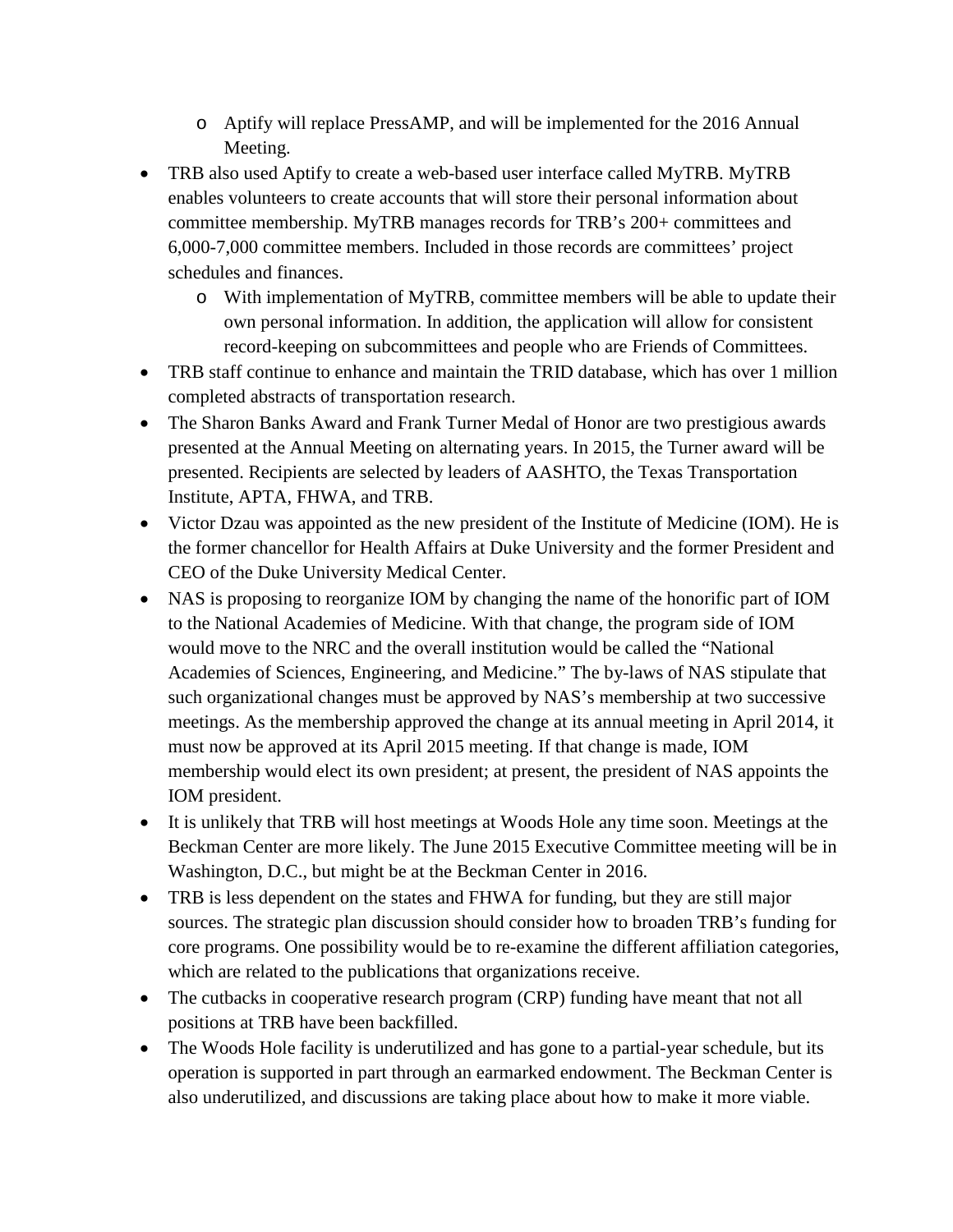#### <span id="page-8-0"></span>**Technical Activities, Division A**

Mark Norman reported on activities of the Technical Activities Council (TAC) and the Technical Activities Division as detailed on p.48 of the agenda book. His presentation highlighted the following:

## *Update of Activities*

- <span id="page-8-1"></span>• The Technical Activities Council meeting included a report from the U.S. DOT Office of the Assistant Secretary for Research & Technology (OST-R) representative on federal requirements for open access of data. This requirement stipulates that publications and data that resulted from federally-funded research be made publically available and free of charge within 12 months after original publication. To comply, the U.S. Department of Transportation submitted a plan to the Office of Science and Technology Policy (OSTP) and the Office of Management and Budget (OMB). These requirements have an estimated implementation date of October 1, 2015.
	- o The National Transportation Library (NTL) will be the central repository for research results and publications. Manuscripts are to be submitted to NTL under non-exclusive license agreements and the publications may be embargoed for 18 months from the date of publication. There must be a data management plan for federally-funded research projects and the plan must address whether the data are worth keeping, and if so, for how long, in what formats, and whether cost recovery is allowed.
	- o Excluded are data that have confidentiality or privacy stipulations. Awardees may determine the repository for depositing the data, but it must accessible by NTL.
	- o Projects funded by states using SPPR funds, which include NCHRP and pooledfund projects, are exempt as these are considered state funds. However, university transportation center- and FHWA-led pooled fund projects are not exempt. It is not expected that TRB would be a data repository because it is the contractors' responsibility to house data from their projects.
- The TAC has conducted dialogue among federal agency research directors and sponsoring federal agencies on connected and autonomous vehicles. In doing so, the directors presented their agencies' interest and initiatives on these vehicles, and discussed priority research needs, challenges, and opportunities for cooperation with TRB.
- The TAC looked at its existing strategic plan, and began laying the foundations for the next strategic plan for the TAC and the Technical Activities Division. The TAC plans to complete development of its new strategic plan by January 2015.
- The TAC selected the Deen Lecturer for the Annual Meeting and approved two new standing committees on emergency evacuation and logistics. In addition, the TAC is preparing a proposal for a new section on transportation resiliency.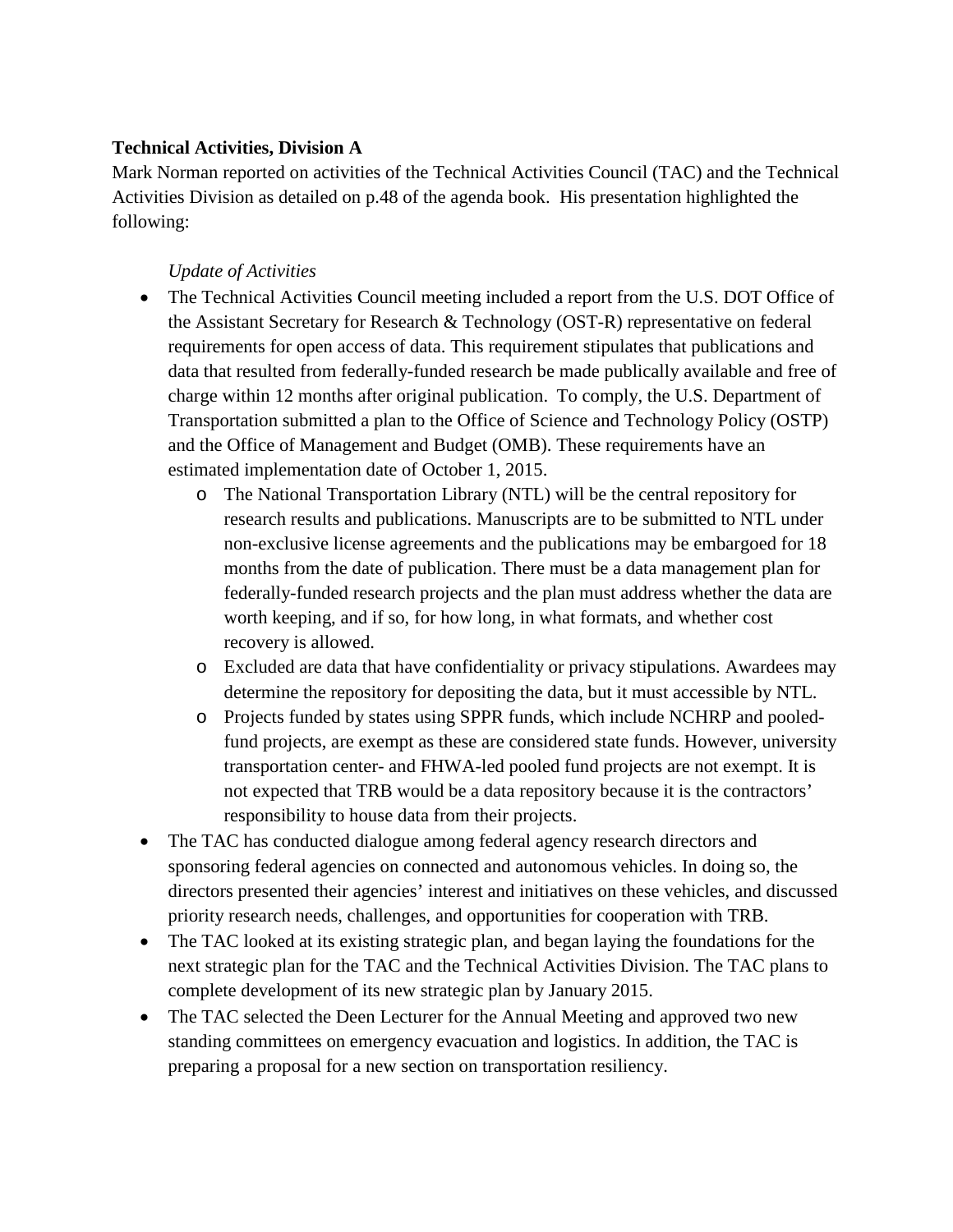#### *Future Venue for TRB Annual Meeting*

- <span id="page-9-0"></span>• With the Annual Meeting moving to a new venue, there has been much outreach including disseminating information in the *TR News* magazine, the TRB website, and the TRB E-newsletter.
	- o All committee meetings will be held in the Marriott Marquis Hotel, with most other activities held in the Convention Center.
	- o TRB is paying for high-speed Wi-Fi for attendees at the venue.
	- o To ensure availability of accommodations for attendees, TRB has contracts with 20 area hotels, which provide attendees with the government per diem rate.

## *Conference and Workshop Approvals*

- <span id="page-9-1"></span>• TRB has experimented with state pooled funding for conferences to reduce reliance on federal support. One such state pooled-fund, which was led by the Iowa DOT, focused on asset management and had 21 states participating.
- Iowa DOT has also established a pooled funding arrangement for a national conference on performance management. So far, 15 states have agreed to participate. There may also be possibilities for webcasting.
- Norman requested, and the TRB Executive Committee approved, one sponsored and five co-sponsored TRB conferences (as detailed on pp.53-58 of the agenda book).

## *Young Members Council Report*

<span id="page-9-2"></span>Alison Conway, the Young Members' Council (YMC) representative to the Executive Committee, provided an overview and update on the council's activities.

- The YMC is made up of representatives from each of the 11 groups of committees in the Technical Activities Division. YMC has established six subcommittees that are very active within the different groups.
- YMC has a website for document and information sharing that has nearly 400 members.
- One of YMC's primary activities this year is developing a strategic plan.
- There is a "a young professional gap" of those between the ages of 25-35 who attend the Annual Meeting as students but do not attend again until they become middle-level employees at about the age of 35. YMC leaders are looking at possible strategies to allow these professionals the opportunity to attend.
- For this year's Annual Meeting, YMC is planning the same activities as last year, and would like to add two new groups for its mentorship program.

## <span id="page-9-3"></span>**Subcommittee for NRC Oversight Report of the Subcommittee**

Susan Hanson described the role, background, and oversight activities of the SNO (as detailed on p.66 of the agenda book). She stated that the SNO works to ensure that the quality of TRB's research meets NAS standards. This is done in part by ensuring that committees producing the research are high quality and meet NAS standards. In addition, the SNO seeks to sustain a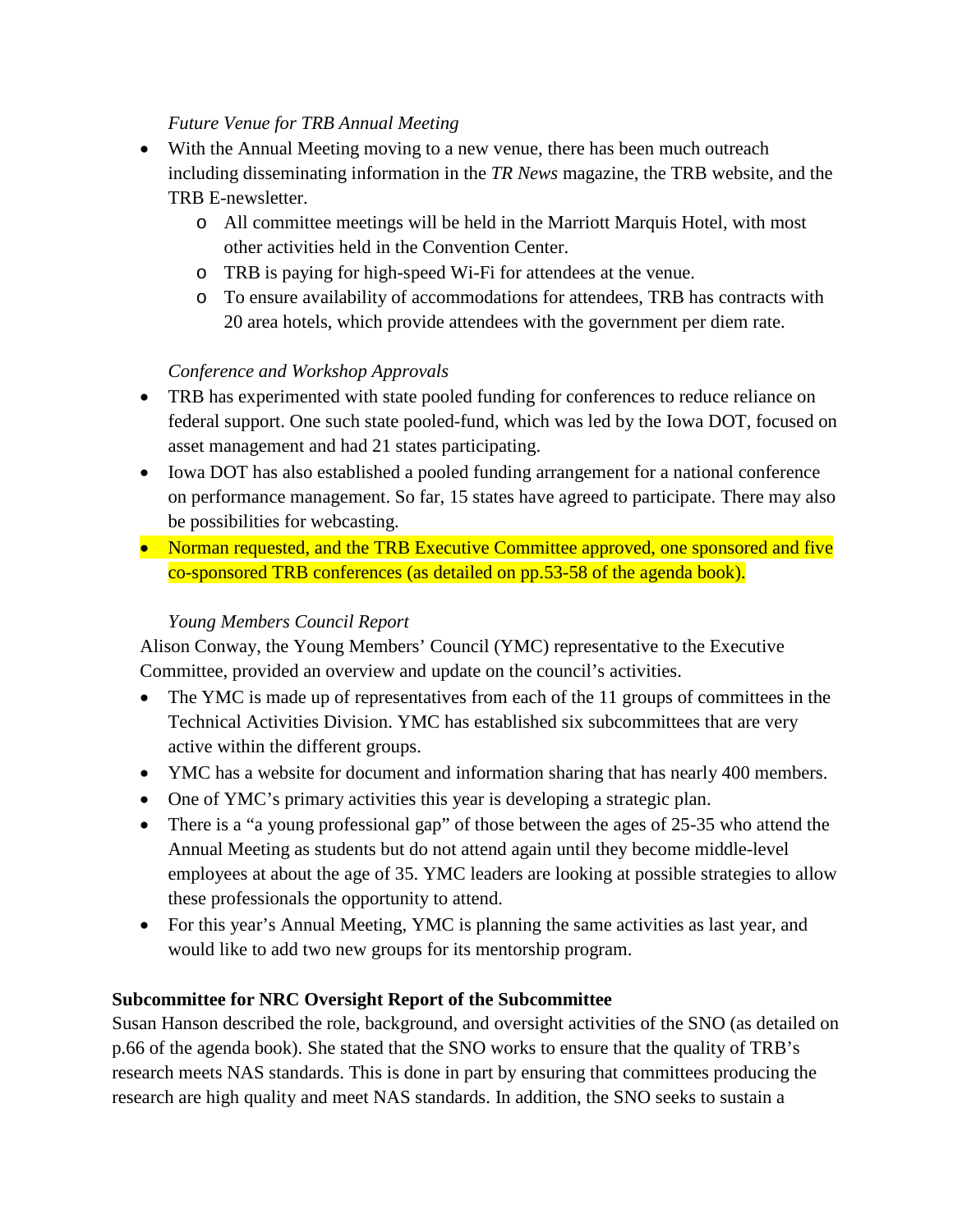diversity of expertise, background, age, geography, and gender in committee leadership and members. She recognized Gerry Schwartz as vice chair of the SNO who works on the SHRP 2 reports.

## <span id="page-10-0"></span>**Report of Subcommittee on Planning and Policy Review and Strategic Plan Update**

Sandy Rosenbloom presented the report of the SPPR (as detailed on p.70 of the agenda book) and provided the following remarks about the group's most recent meeting:

- The SPPR approved a proposed project to follow up on recommendations in *Special Report 313, Framing Surface Transportation Research for the Nation's Future*, which included holding a summit of transportation officials and research leaders who can identify key research topics to meet the nation's transportation goals.
- Since January, TRB has gathered input on its draft strategic plan (pp.79 of agenda book). The plan is aligned with its *Critical Issues* document and includes the views of a variety of stakeholders.
- The draft plan does not include an implementation plan to address the strategic goals, thus allowing the new executive director the ability to help develop these items. After these action items are developed, the Executive Committee and SPPR will monitor progress of the goals.
- Mr. Norman summarized efforts to obtain input to the draft plan: a survey was conducted of TRB leadership, focus groups were held at the Annual Meeting, and opinions from other leadership groups were sought.
- Analysis of these activities confirmed that there is consensus on the content of the Strategic Plan. However, some revisions to the strategies and action items were made.
- The strategic goals of the Executive Committee should be used as a resource in the choice of the new Executive Director. Mr. Steudle requested, and everyone approved, a motion to approve the Strategic Plan with a "re-opener" that allows the Executive Committee and the new executive director the opportunity to re-evaluate the plan in a year.
- The Executive Committee also directed that an action item be added on broadening TRB's base of financial support, and that the action item referring specifically to paid advertising be deleted.

## <span id="page-10-1"></span>**Marine Board Report**

Tom Leschine provided an overview of the functions and activities of the Marine Board. He highlighted the following items:

- Last spring, the Marine Board conducted a focus session with the Bureau of Safety and Environmental Assessment (BSEE) and other transportation regulators on safety culture.
- During its fall 2013 meeting, the Board conducted a focus session on the future of marine navigation. This session was followed by a Marine Board-facilitated meeting in April 2014 with relevant federal agencies and primary waterway user organizations. This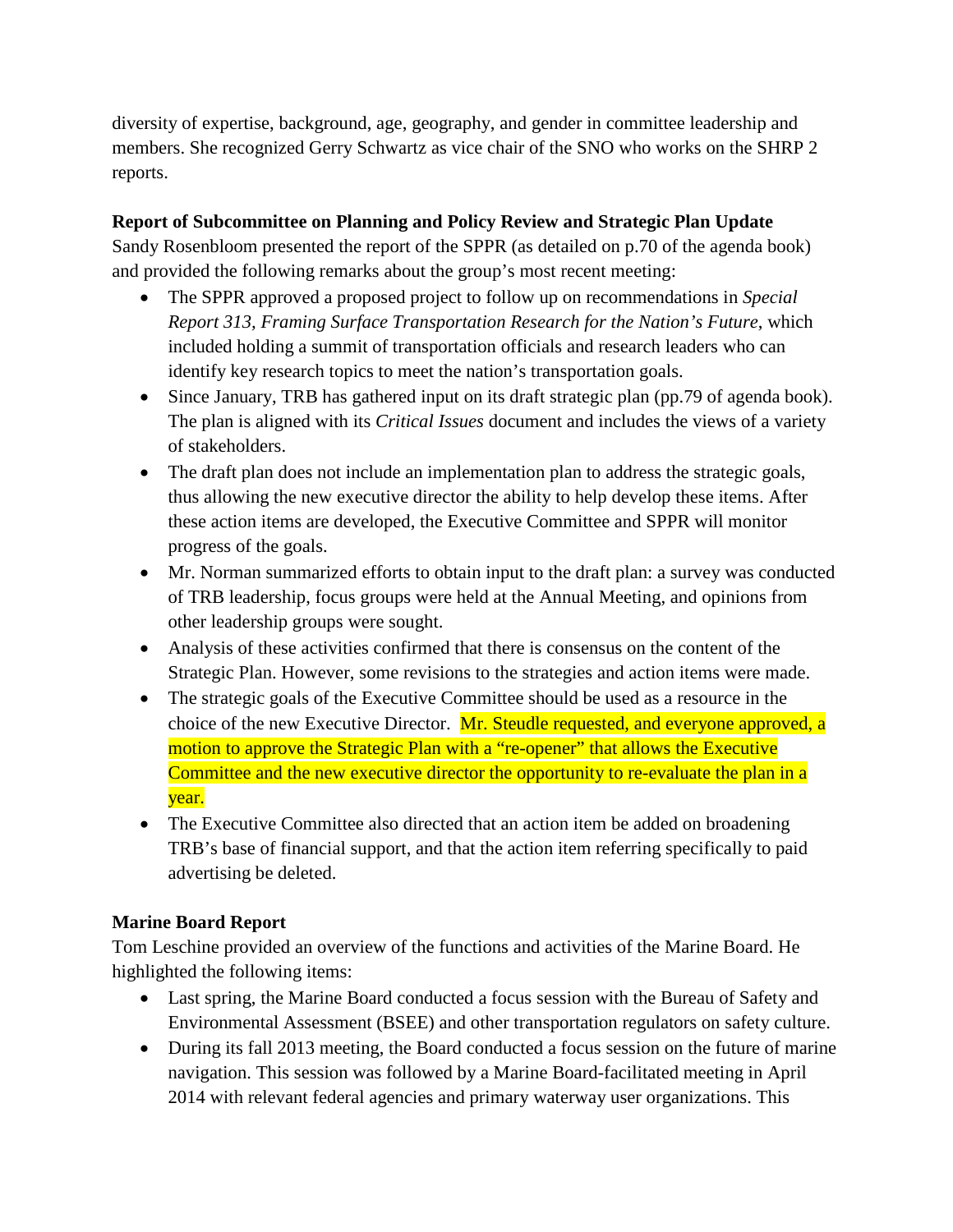spawned a nationwide outreach effort by the U.S. Coast Guard, the results of which will be presented during a panel discussion at the TRB Meeting on Harbor Safety and Maritime Security in August 2014.

- At the Marine Board's April 2014 meeting, there was a session on coastal infrastructure resilience. The Marine Board also discussed training and certification of offshore drilling workers and the importance of near-miss reporting in the maritime domain.
- The Marine Board collaborated with and provided input to the NRC's Division on Earth and Life Sciences' report called *Responding to Oil Spills in the U.S. Arctic Marine Environment* that was released this past spring.
- Regarding policy studies in the marine domain, Mr. Godwin added that the Policy Studies Division has a committee studying the safety culture of the offshore oil and gas industry, including management and human factors issues; this study is funded through a court settlement. Another committee is conducting a study on the future of the inland waterway system, which came out of a previous Executive Committee red meat session and should be ready for release by early 2015.
- The Marine Board's next meeting takes place this fall and will focus on liquefied natural gas as a fuel for marine transportation. The Board's new chair and vice chair will be selected and announced later this year; nominations are currently being sought.

#### <span id="page-11-0"></span>**Strategic Highway Research Program 2**

Ann Brach, SHRP 2 director, reported on activities of the SHRP 2 program (as detailed on p.155 of the agenda book). Her report highlighted the following items related to program highlights and implementation planning:

- SHRP 2 products have been well-received, and the program is now winding down.
- FHWA and AASHTO have made much progress with implementation of SHRP 2 products. Entities that will be using the products include all state DOTs, metropolitan planning organizations, tribes, private sector companies, and university professors.
- The next major project for the SHRP 2 program is negotiations with FHWA for a \$25 million follow-on agreement for the five years that TRB will oversee implementation of the naturalistic driving study data. Mr. Darling just signed a memorandum of understanding among FHWA, AASHTO, NHTSA, and the NRC that lays out the governance and management of the new program. A new Safety Data Oversight Committee for the data will include state DOTs, big data experts, and researchers.
- Mr. Skinner added that the \$25 million will largely be passed through to the organizations that house the SHRP 2 naturalistic driving study data and roadway information data.
- A staff effort has been initiated to document the legacy of the SHRP 2 program and what it takes to carry out a large-scale transportation research program—including decisions on how types of research and anticipated outcomes were chosen.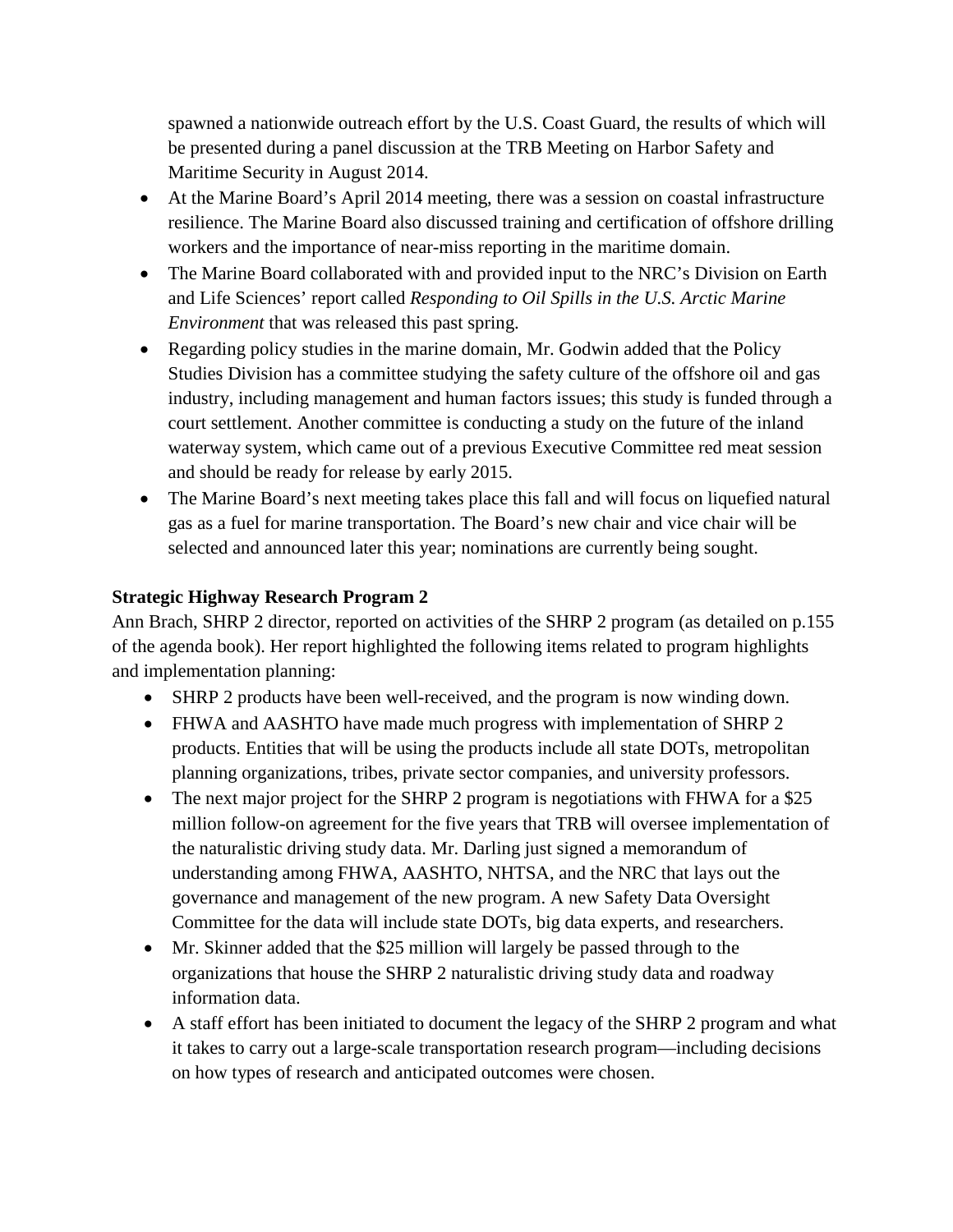- To provide potential users with information on using naturalistic driving data, TRB has held workshops at the Annual Meeting and other locations, funded research teams to use the data in pilot projects, and produced reduced datasets that are easier to access.
- The Safety Data Oversight Committee will be setting performance measures to assess how the data should be shared and researchers' and practitioners' use of the driving data.
- The Turner-Fairbank Highway Research Center is setting up a Safety Data Analysis Center, which will train state DOT employees on potential uses of the data.

## <span id="page-12-0"></span>**Input to USDOT's 30-Year Vision Document**

Peter Rogoff, Acting Undersecretary for Policy at the U.S. Department of Transportation (U.S. DOT), discussed U.S. DOT's 30-year vision document, which is in development with Secretary Foxx.

- This vision document is a 30-year plan that grew out of a meeting with former U.S. Secretary of Transportation William Coleman who developed a similar plan in 1977 called *Transportation Trends and Choices*.
- The U.S. DOT used TRB publications and the reauthorized GROW AMERICA Act to develop the document. The Act outlines projected population growth and associated transportation needs, and considers policies and financing mechanisms that will be needed to accommodate this growth.
- The Vision Document is not meant to set U.S. DOT policy for the next 30 years, but to act as a policy map to identify trends and their impacts. It is also meant to be a basis for debate and discussion through successive administrations.
- Ideally, the Vision Document will be finalized by November 1, 2014.
- Gene Conti of the Conti Group LLC and Vinn White of the Office of Transportation Policy at the U.S. DOT, added that Secretary Foxx wants the document to be responsive to changing institutions and capabilities, and the organization of U.S. DOT and the transportation industry as a whole.

## <span id="page-12-1"></span>**Cooperative Research Programs, Division D**

Christopher Jenks provided a status report on the National Cooperative Highway Research Program (NCHRP), Transit Cooperative Research Program (TCRP), Airport Cooperative Research Program (ACRP), National Freight Cooperative Research Program (NFCRP), Hazardous Materials Cooperative Research Program (HMCRP), and the National Cooperative Rail Research Program (NCRRP), as detailed in the CRP report (as detailed on pp.127-154 of the agenda book). He said that the six cooperative research programs have produced about 75 reports in the first half of FY 2014. He highlighted the following about the six programs:

## <span id="page-12-2"></span>*NCHRP*

o In March 2014 the AASHTO Standing Committee on Research selected the FY 2015 program. The program consists of 43 new projects and 12 continuation projects,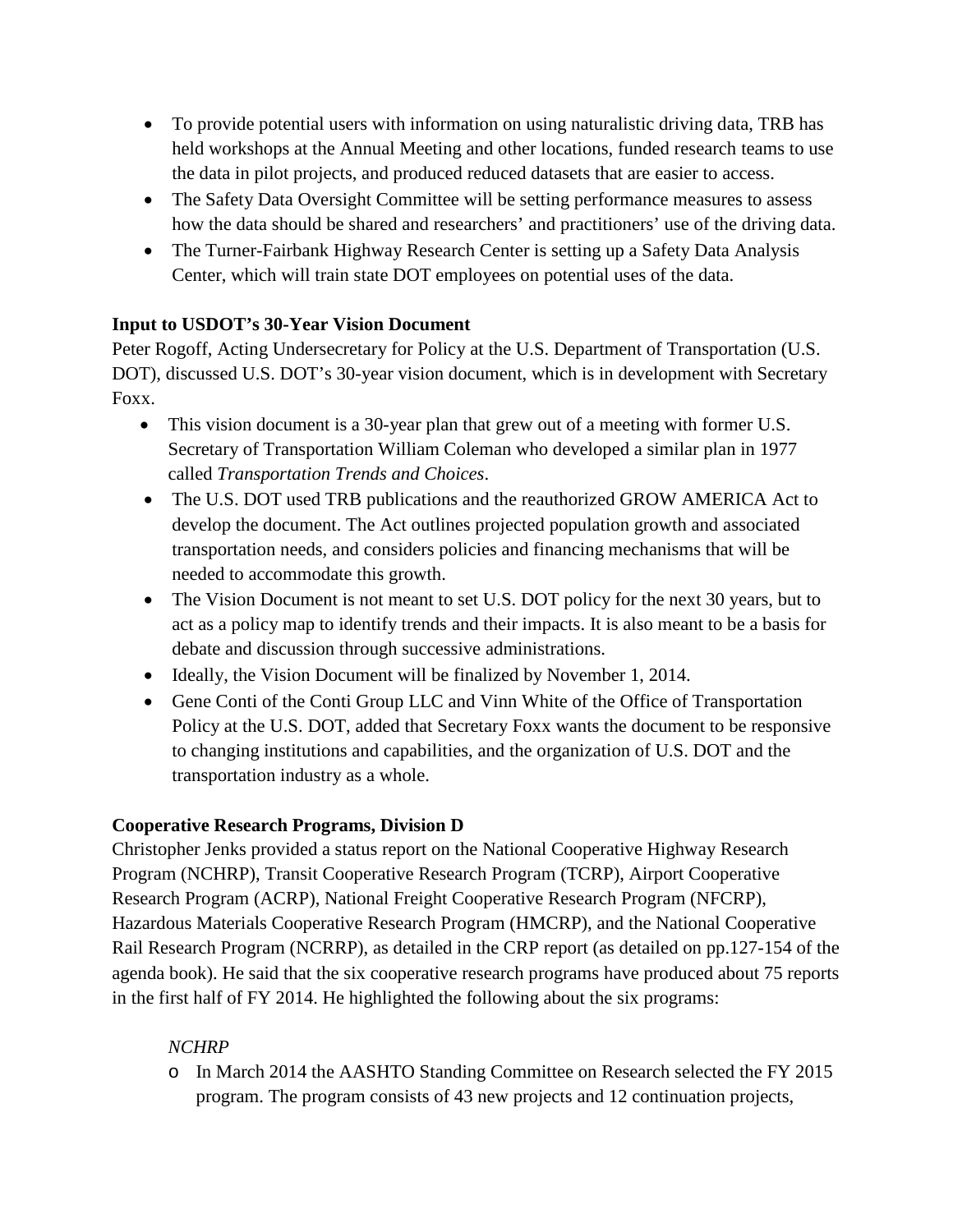amounting to \$28 million in contracts. The AASHTO Board of Directors balloted and approved these projects. Each was then approved by at least 35 states.

o NCHRP is assuming the same funding level as FY 2014, but will proceed cautiously because of budget uncertainties. If there is not enough funding for NCHRP in the MAP-21 reauthorization, some projects may have to be canceled.

## <span id="page-13-0"></span>*TCRP*

- o The U.S. House of Representatives' proposed FY 2015 appropriations bill funds TCRP at \$1 million, while the FY 2014 program was funded at \$3 million.
- o The Senate Appropriations Subcommittee proposed \$3 million for FY 2015.
- o The FY 2014 program selected by the TCRP Governing Board was based on an estimated \$4 million program, but only \$3 million was appropriated. As a result, the TCRP Governing Board will deprogram \$1 million of FY 2014 research.
- o The final FY 2015 funding will be determined during the final FY 2015 appropriations process.

## <span id="page-13-1"></span>*ACRP*

- o This program is authorized through aviation authorization legislation and full funding is anticipated in the FY 2015 appropriations process.
- o The FY 2015 research program will be selected in July by the ACRP Governing Board.

## <span id="page-13-2"></span>*HMCRP*

- o This program was not reauthorized in MAP-21.
- o There are three projects in process, including one that just started. Over the next year and a half, two of these projects will be completed.

## <span id="page-13-3"></span>*NCFRP*

- o The program was not authorized in MAP-21.
- o There are 13 remaining projects, all of which are planned for completion by late 2015/early 2016.
- o The Administration's MAP-21 reauthorization proposal has language to reinstate the program.

## <span id="page-13-4"></span>*NCRRP*

- o The program was originally authorized in the Passenger Rail Investment and Improvement Act (PRIIA), and received one year of funding for \$5 million.
- o All projects are underway, and one product—a Research Results Digest—has been published.
- o Future funding for NCRRP will be contingent on the PRIIA reauthorization process and subsequent appropriations.

#### <span id="page-13-5"></span>**Afternoon Session**

The Executive Committee reconvened at approximately 1:15 p.m.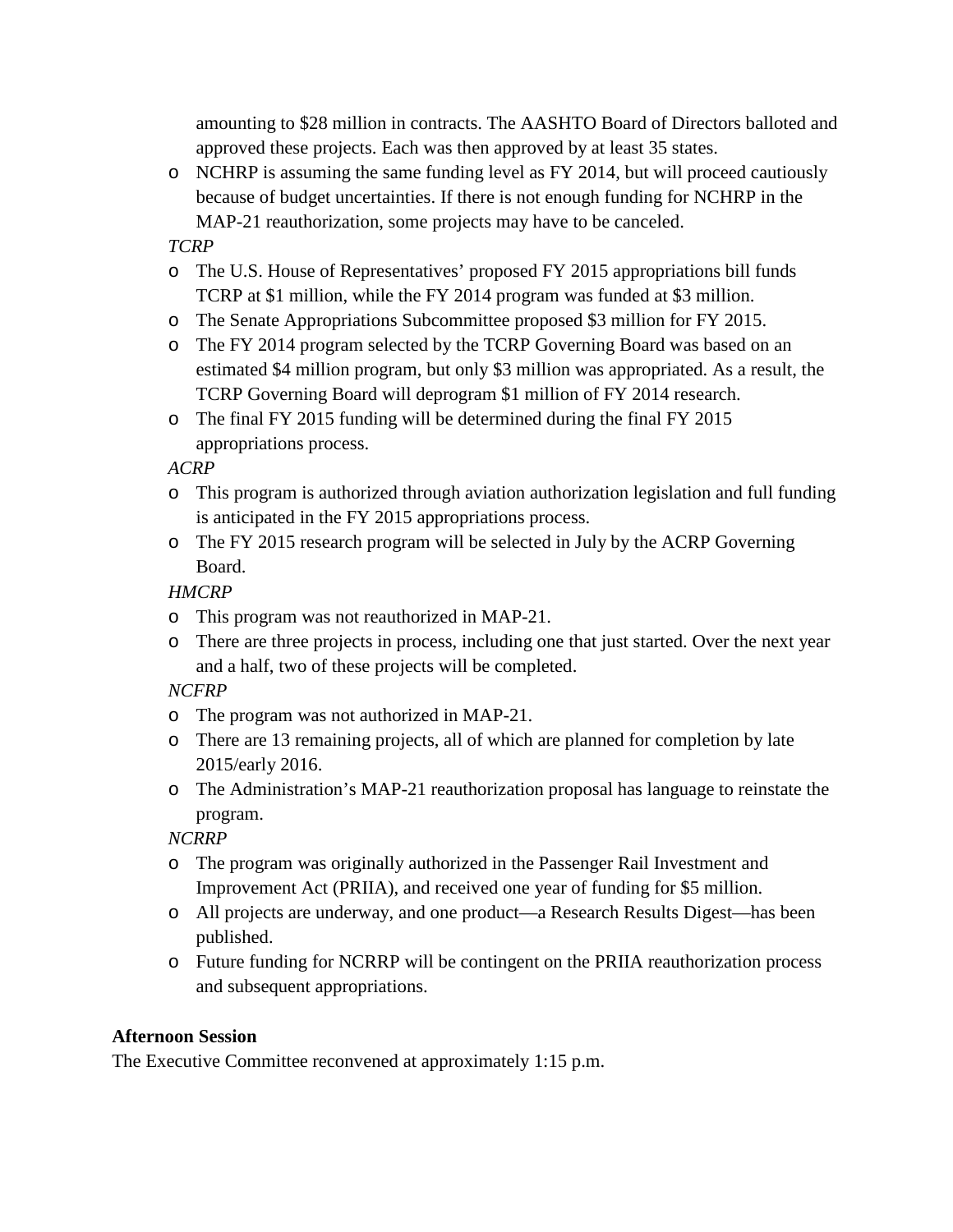#### <span id="page-14-0"></span>**Policy Session--Connected Vehicles: A Pathway to Automation**

Kirk Steudle welcomed the policy session panelists and expressed the Committee's appreciation for their participation in the session.

Members of the panel were:

- Peter Sweatman, Director, University of Michigan Transportation Research Institute
- [Tom Schaffnit,](http://onlinepubs.trb.org/onlinepubs/excomm/14-06-Schaffnit.pdf) A2 Technology Management LLC
- [John Capp,](http://onlinepubs.trb.org/onlinepubs/excomm/14-06-Capp.pdf) Director, Electrical and Active Safety Research and Development, General **Motors**
- James Anderson, Senior Behavioral Scientist, RAND Corporation

#### *[Peter Sweatman](http://onlinepubs.trb.org/onlinepubs/excomm/14-06-Sweatman.pdf)*

- <span id="page-14-1"></span>• Dr. Sweatman focused his talk on the rapid research pathway to automation and what he called the "new ecosystem for mobility" in transportation that involves many industry sectors and the need for public-private partnerships.
- A central challenge in developing such vehicles is the financial stability of the highway system and commercial options for opening up the licensed bandwidth needed for largescale vehicle deployment.
- The University of Michigan Mobility Transportation Center (MTC), a public-private research and development partnership, is focused on autonomous and connected vehicles and a commercially-viable ecosystem for bicycles, pedestrians, and all types of vehicles.
- Human factors and cyber security are also key issues to attend to during development of the new technology.
- Automated and connected vehicles will allow for improvements in road safety metrics, including highway fatalities and injuries, carbon emissions, and energy consumption.

## *[Tom Schaffnit](http://onlinepubs.trb.org/onlinepubs/excomm/14-06-Schaffnit.pdf)*

- <span id="page-14-2"></span>• Dedicated Short Range Communications (DSRC) technology, needed for automated and connected vehicles, is consistent with existing Wi-Fi technology but is more sophisticated.
- One safety concern with attempting a nationwide deployment of vehicle-to-vehicle technology is the possibility of having two parallel systems that do not work together such as the system's infrastructure being incompatible with technology in the vehicle.
- People perceive automated and connected technologies as having a greater threat to their privacy than there actually is. Therefore, companies must work to counteract these erroneous perceptions.
- Interoperability of autonomous and connected technology systems is a key issue as companies work to ensure that safety systems in cars can be maintained throughout different modes and geographic locations.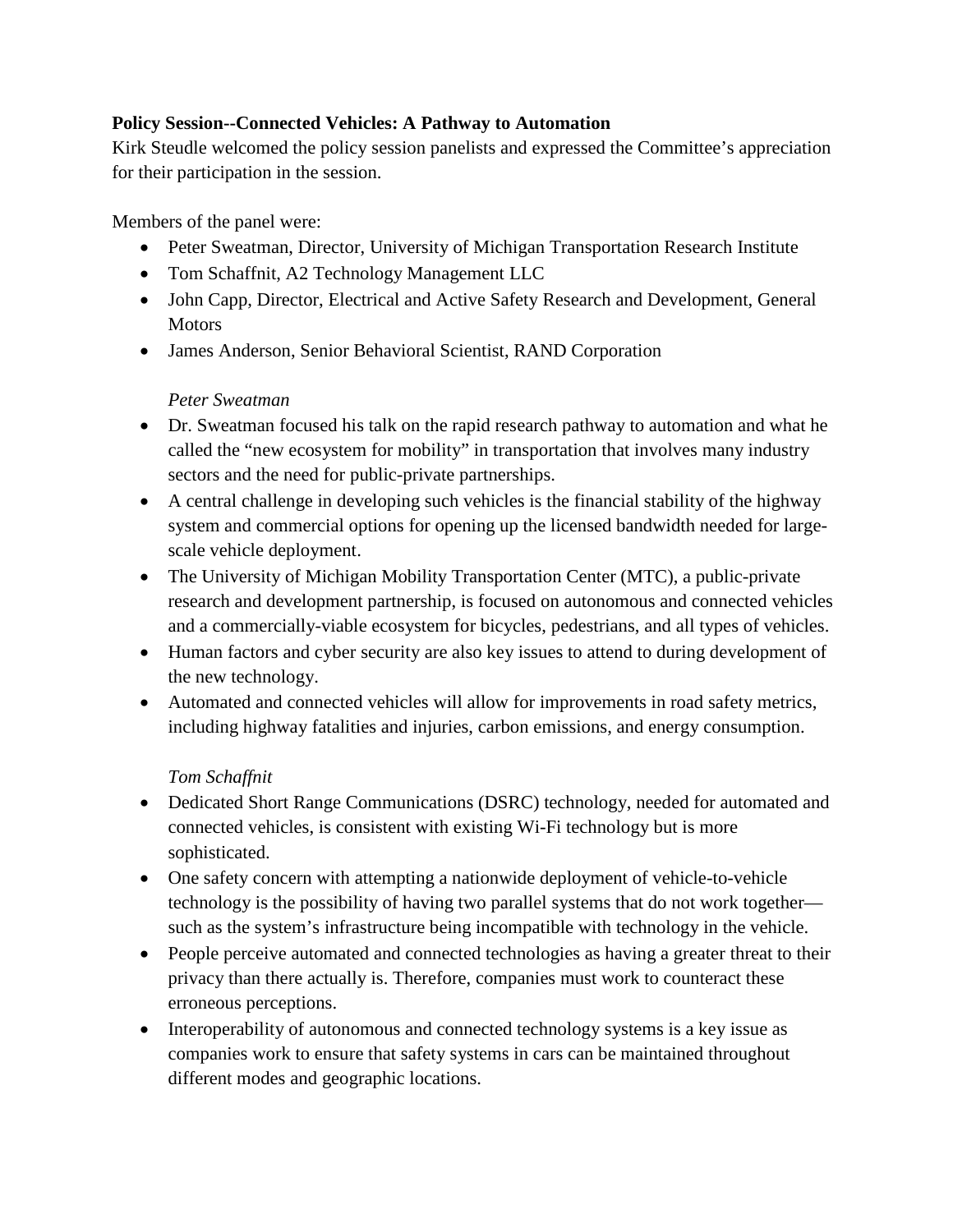• One security issue is that when there are different wireless interfaces in vehicles, there are vectors that are vulnerable to remote attack so effective firewalls are needed.

## *[John Capp](http://onlinepubs.trb.org/onlinepubs/excomm/14-06-Capp.pdf)*

- <span id="page-15-0"></span>• Cadillac now has vehicle-assisted driving with its automated cruise control and lane departure warning signals. These features can prevent rear-end crashes. In addition, Cadillac's high-end cars are available with driver assist packages and include automatic collision preparation, front and rear auto braking, and adaptive cruise control.
- The technology is a long way from drivers not having to pay attention to the road environment.
- To move forward with an integrated system for automated driving, better vehicle sensors and maps/GPS that work with the sensors to detect the road environment will be needed.
- Technology will evolve as follows: full human control, emergency intervention, monitored control (limited on-demand automation), complex automation, cars that drive themselves.

#### *[James Anderson](http://onlinepubs.trb.org/onlinepubs/excomm/14-06-Anderson.pdf)*

- <span id="page-15-1"></span>• Autonomous vehicles are developing rapidly. However, the time that a technology is possible to the time that it becomes ubiquitous often takes a while.
- Connected and autonomous vehicle technology may be able to reduce the 30,000+ people who die every year in vehicle crashes in the United States. In addition, the vehicles have the potential to improve mobility for the elderly and disabled and others without a drivers' license.
- Automated and connected technologies may have a huge environmental impact by reducing traffic congestion, land use in cities, time that people spend in traffic, and fuel consumption.
- Possible disadvantages of self-driving cars are that more vehicles could be on the roads, thus decreasing in public transit ridership and causing greater congestion. There could also be an economic disruption to industries and public entities that depend on vehicular crashes and revenue from parking and moving violations.
- Less-than-optimal adoption of the vehicles could happen if automakers' liability increases if crashes are viewed as the car and manufacturers' fault, not the driver's.
- Changes in liability laws and tort laws may help facilitate implementation. But if the driver is held responsible for any accidents—rather than the manufacturer, some of the changes in liability laws may be unnecessary.

## *Daniel Smith*

<span id="page-15-2"></span>Mr. Smith, Senior Associate Administrator for Vehicle Safety from the U.S. National Highway Traffic Safety Administration, added remarks to provide the federal perspective.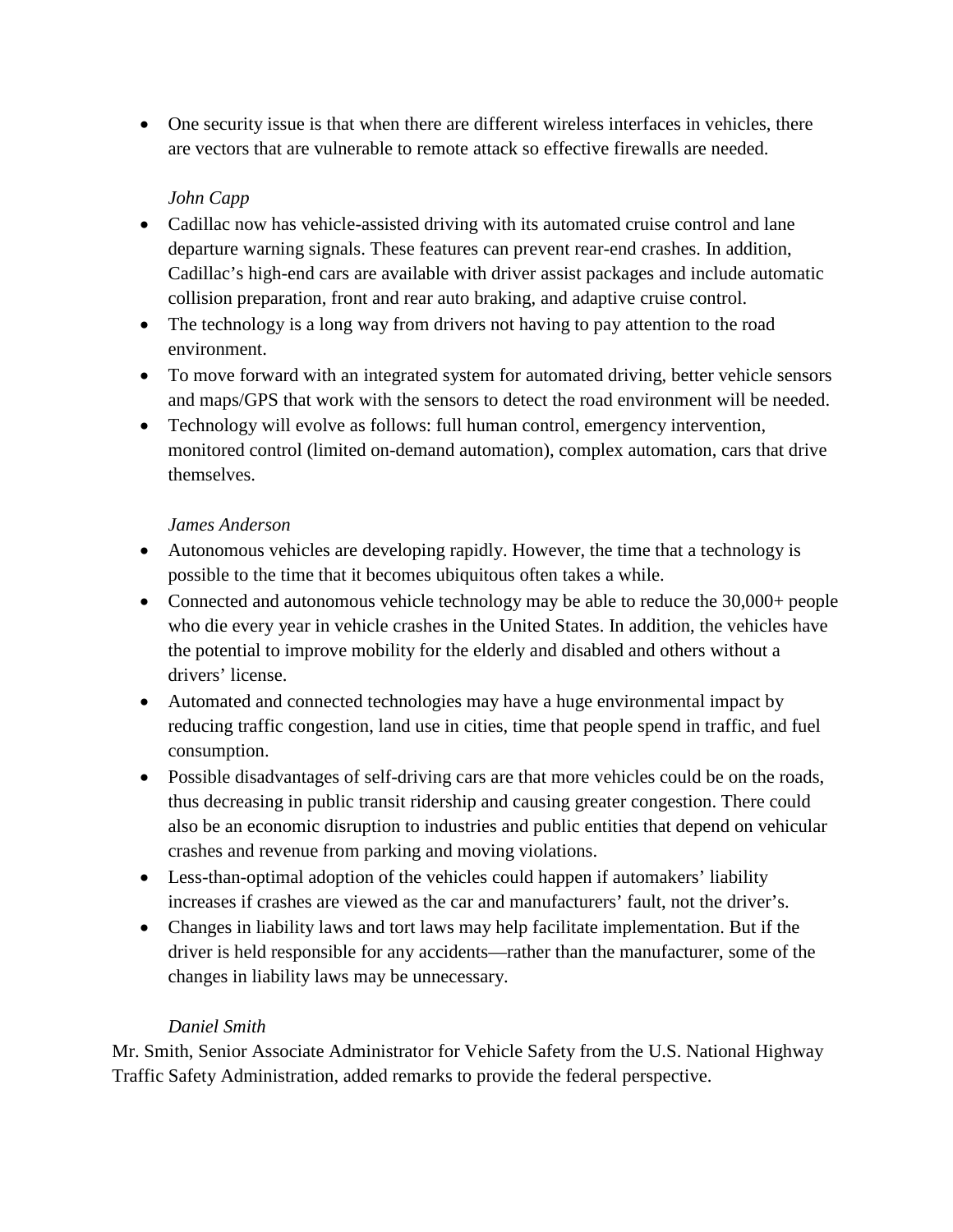- The connected and autonomous vehicle technologies are transformative and the road environment will not look the same 40 years from now.
- The role of NHTSA with regard to these technologies is that of determining what the safety benefits will be and ensuring that those benefits are widely implemented. It will also address safety risks through its regulatory authority and encourage adoption of safety technologies and behavior.
- The areas that NHTSA is focusing on for automated vehicles are the following:
	- o safe vehicle control,
	- o interface requirements that can bring the driver back quickly in emergency situations,
	- o performance requirements that work in all conditions,
	- o methods for technology testing, and
	- o safety of the electronics om the control systems.
- NHTSA going to move ahead with rulemaking to require all new vehicles have DSRC, thus making it possible to realize the V2I benefits.
- NHTSA identified 37 pre-crash scenarios which account for the 5.7 million types of crashes that happen every year in the United States. NHTSA estimated that V2V and V2I technology could have prevented or mitigated about 80 percent of the crashes.
- Several issues remain for NHTSA to do more research. One of those issues is developing performance standards and metrics for DSRC devices that can evaluate safety applications.

## <span id="page-16-0"></span>**Break for the Evening**

Kirk Steudle called a recess to the meeting at approximately 5:30 p.m.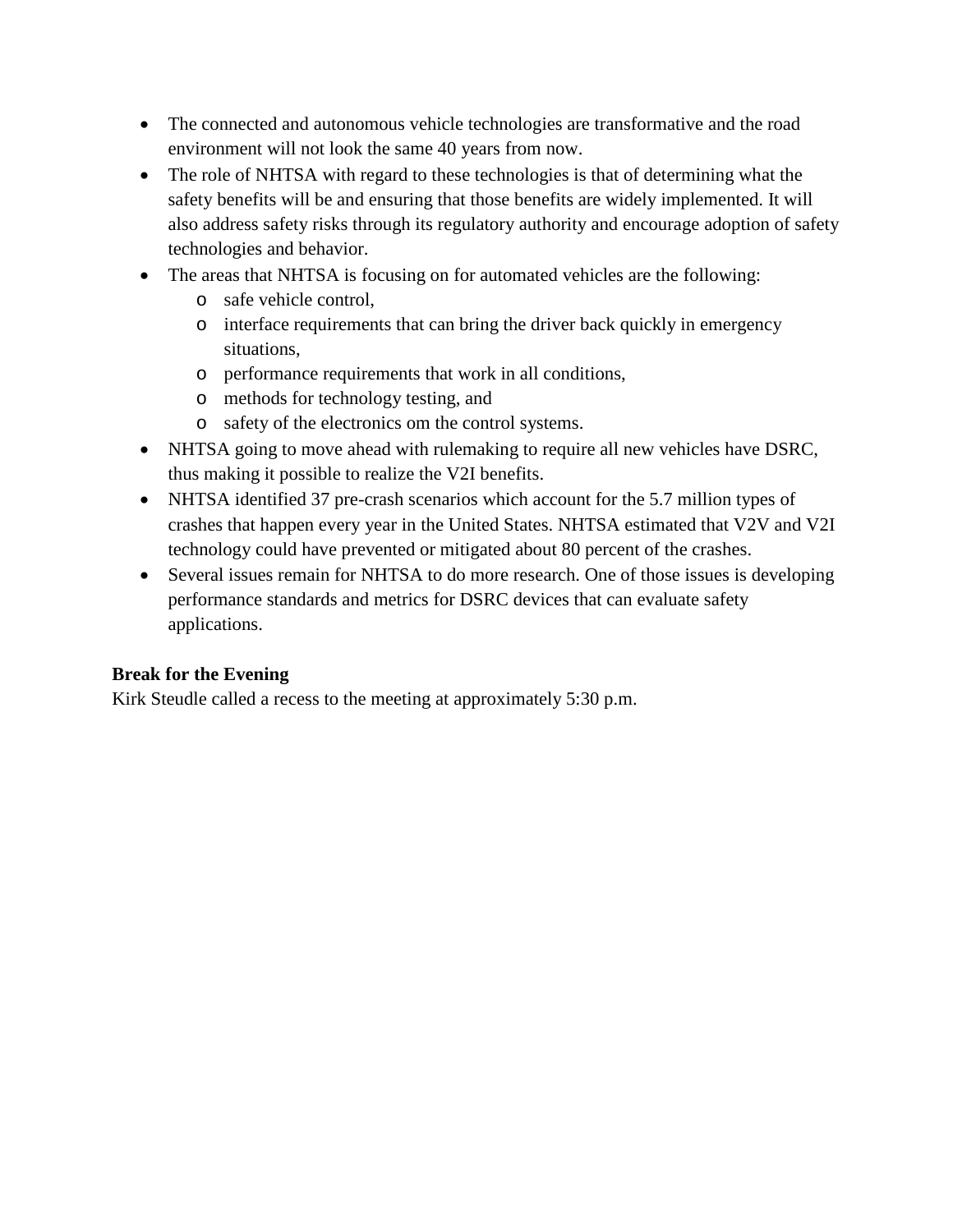#### **June 26, 2014, Friday**

<span id="page-17-0"></span>Kirk Steudle called the Executive Committee back in session at 8:30 a.m.

#### <span id="page-17-1"></span>**Summary and Discussion of Special Policy Session**

Phillip Washington of the Denver Regional Council of Governments, the policy session rapporteur, provided a summary of the panelists' presentations and his observations from those presentations and the ensuing discussions:

- Objectives:
	- o V2V technology and implementation: The U.S. National Highway Safety Administration is moving ahead with regulating implementation of the V2V technology and implementation for the light and heavy vehicle fleet.
	- o V2I technology and implementation
	- o V2? (pedestrians, trucks, bikes, trains, and other)
- Challenges (Questions):
	- o Quickly-evolving technology that will continue to change rapidly
	- o Safety of both the systems and technology of connected vehicles
	- o Human behavior: We must be cognizant of the disruption that comes with implementation this connected vehicle technology.
	- o Policy and regulation: There is a question of whether we can depend on the federal government for leading policy and regulation in today's contentious political environment. Also, there is the issue of whether implementation and testing could continue even after mistakes are made.
	- o Education (users and policy makers): Users—the vehicle drivers—may not make use of all of the capabilities of the new technology's system so education will be necessary to teach them about all components of the technology.
	- o Implementation (How do we convince ourselves that the technology is safe and ready?): Someone will have to deem the technology as ready for deployment, so it will be necessary to determine the person/entity that certifies the technology as ready and the standards by which the technology's readiness will be judged.
	- o Legal and liability issues
	- o Metro/rural: infrastructure differences that will affect implementation
	- o Back office and business process (the culture change that will accompany implementation)
- Opportunities (benefits outweigh the costs):
	- o Society
	- o Enable alternative fuel sources
	- o Congestion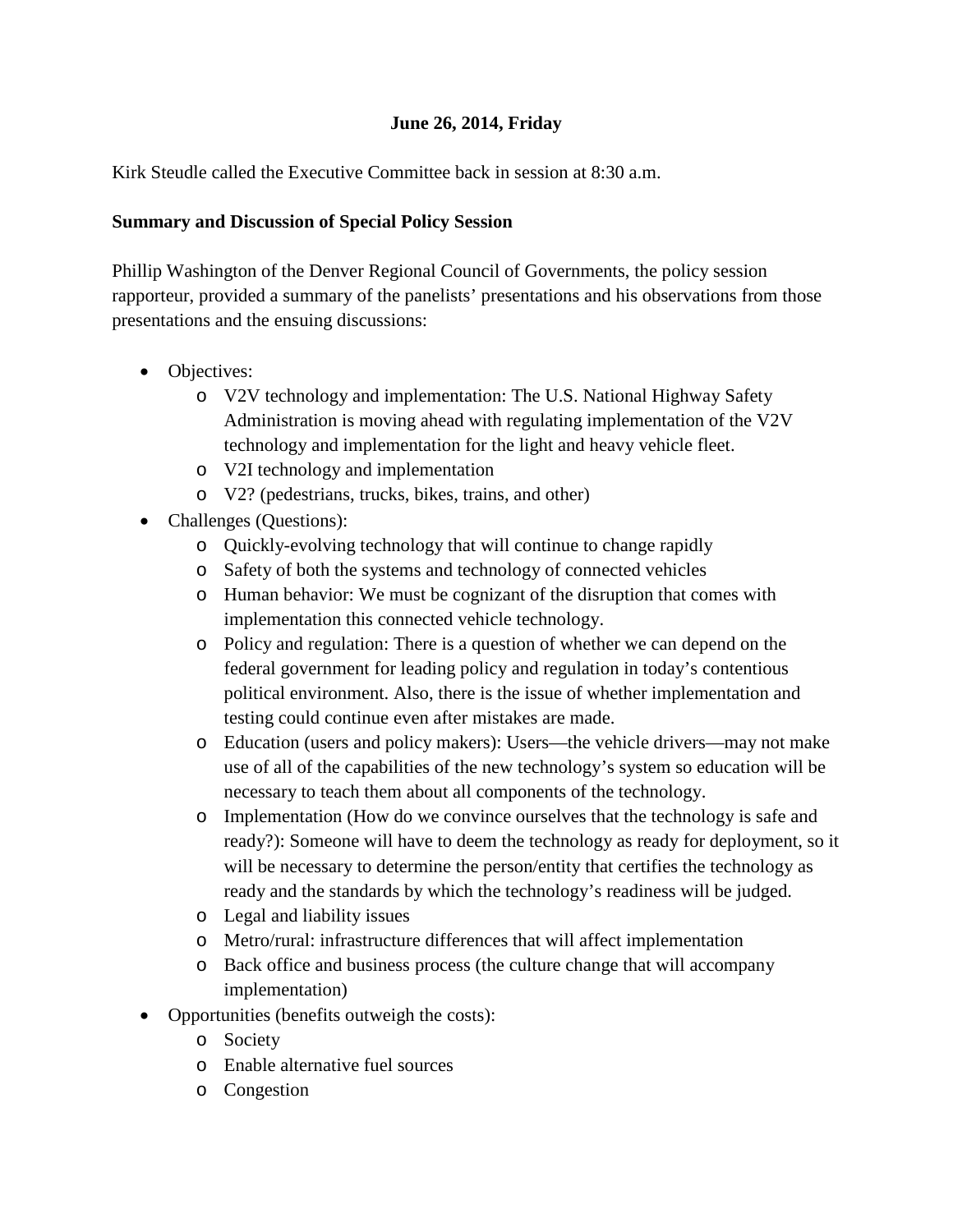- o Decrease in crashes (saving lives)
- o Environmental
- o Improved land use
- Role of TRB:
	- o Technical activities (council, standing committees, staff)
	- o Already included in the Strategic Plan
	- o NCHRP prioritization of activities needed
	- o Potential roundtables
	- o SHRP 2-like program?
	- o P3 opportunity?
	- o Bring knowledge in from other transportation modes

#### <span id="page-18-0"></span>**Future Policy Session Topics**

Russell Houston provided an overview of suggested topics for the January 2015 policy session (as detailed on p.167 of the agenda book).

- Based on the SPPR's April 2014 meeting, suggested topics for the January 2015 policy session are as follows: (1) the transportation of energy from a long-haul perspective including changes in the energy market, modes that transport the energy, safe transportation of energy, and impact of these new energy sources on ports; and (2) the civil application of drones. Mr. Skinner also suggested a session focusing on big data, which is the use of GIS, mapping, and other large-scale data used by transportation agencies.
- After discussion, the Executive Committee approved a motion to have its next policy session focus on the big data.
- Mr. Skinner proposed that the SPPR invite experts to its next meeting to talk about the safe transportation of oil and fuel energy in order to determine if this may be a study topic for a future report.

#### <span id="page-18-1"></span>**Knowledge Management Initiatives**

John Halikowski, Director of the Arizona State Department of Transportation, gave a presentation about knowledge management initiatives for state DOTs. Mr. Halikowski discussed the following:

- Knowledge management is not just about managing and storing big data; rather, it is about how organizations exist and react to changing demographic, social, and economic conditions.
- State DOT directors must know where their organization is with its knowledge management initiatives and be aware that such initiatives equal effective management.
- Most of the decisions that people make are based on intuition and experience, so an organization must capture and retain their employees' knowledge and experience.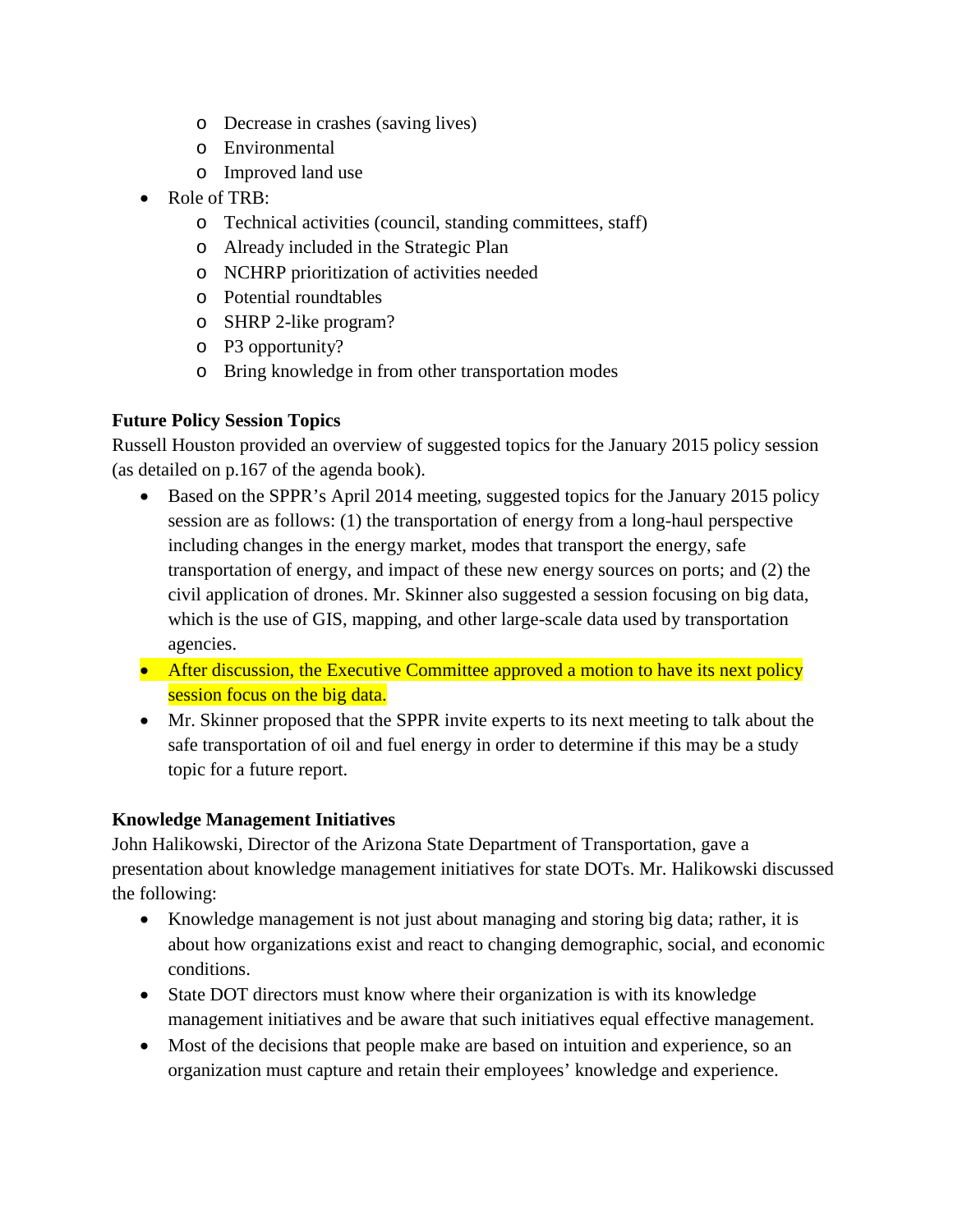- For state DOTs, one of the greatest benefits of knowledge management is improving the delivery of transportation projects, especially with limited resources.
- Methods that can facilitate knowledge management include the following:
	- o "Game-ification": requiring employees to blog about their work experiences, and basing awards, annual evaluations, and promotions on the extent to which others in the organization find the blog useful.
	- o Using live interviews and audio recordings to document how leaders made key decisions and carried out processes.
	- o Debriefing after projects are complete to learn from mistakes.
	- Successful organizations are using all key knowledge management principles.

#### <span id="page-19-0"></span>**International Activities**

Sandra Rosenbloom, the Executive Committee's international secretary, provided a report on TRB's international activities (as detailed on p.183 of the agenda book). Highlights from Dr. Rosenbloom's presentation are as follows:

- There are many international participants in all of TRB's activities, facilitated in part by the committee slots allotted for these participants.
- TRB has a number of MOUs with transportation organizations in Europe.
- Dr. Rosenbloom and Mr. Skinner attended the Transport Research Area Conference in Paris, held in conjunction with the 5th International Conference in Women's Travel Behavior and the second European Commission symposium. The next symposium will be held in Washington, D.C. and will focus on connected vehicles.

## <span id="page-19-1"></span>**Administration and Finance, Division C**

Gary Walker summarized the Administration and Finance Division report (as detailed on p.184 of the agenda book):

- TRB spending peaked in 2011 due to SHRP 2 activities, and TRB is now anticipating a decrease in spending as SHRP 2 winds out. This decrease will be slightly offset by the \$5 million annually that TRB will receive for the naturalistic driving study safety and data oversight activity.
- TRB's annual expenditures for its core activities are about \$16 million, which include standing committees and task forces, the field visit program, the publications department, TRB's library, and expenses for the Annual Meeting.
- In the current triennium, which runs through June 2015, about 44 percent of funding for core activities comes from state DOTs, 35 percent from TRB-generated income, 13 percent from FHWA, and 8 percent from other federal and private sponsors.
- TRB has had some success in generating additional revenues, even with reduced contribution from the federal level and state DOTs.
- At the beginning of the current triennium, the reserve fund had a balance of 117 percent of TRB's annual core expenditures, which the finance committee determined to be higher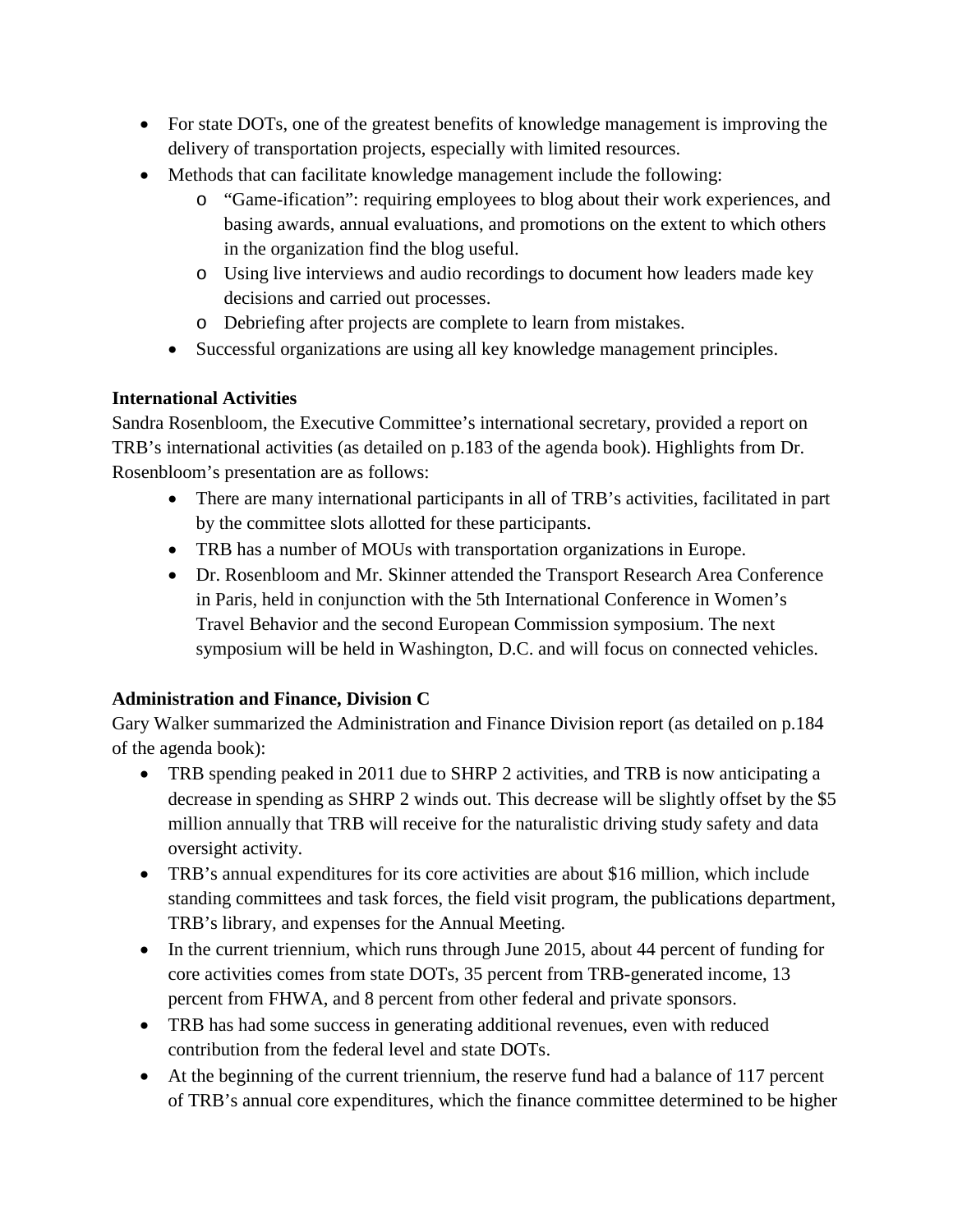than necessary. Therefore a measured drawdown is underway with the estimated balance at the end of the triennium anticipated to be around 100 percent of annual expenses.

- Mr. Steudle provided a summary of the finance committee's recent meeting when it discussed the budget process for the next triennium:
	- o The Finance Committee examined the major TRB sponsors and reviewed what their future contributions may be given the uncertainties related to the Highway Trust Fund and states' reduced contributions in the current triennium. These reduced contributions are related to the provision in MAP-21 that allowed states to vote to approve SHRP 2 contributions.
	- o In addition, the Committee also discussed the purpose of the reserve fund and how TRB's base of support may be broadened so as to reduce dependence on the Highway Trust Fund. While the Finance Committee did not vote on any action items, it did ask for projections about the right percentage for a reserve fund, and whether it should instead be an endowment fund.
- Dr. Rosenbloom proposed that the SPPR have an action item at its next meeting to discuss development of additional revenue sources. The SPPR would then bring the resulting action item to the Executive Committee's January 2015 meeting.

#### <span id="page-20-0"></span>**Studies and Special Programs, Division B**

Stephen Godwin provided an overview of policy studies that are pending, potential, underway, and completed in the first half of 2014. Mr. Godwin discussed the following:

- There are two proposals for self-initiated studies:
	- o One proposed study explores the domestic transportation of petroleum by all transportation modes. Domestic production of petroleum has increased since the middle 2000s in places like the Bakken field in North Dakota, which has resulted in a growing number of public safety concerns about the transportation of this petroleum. Some concerns grew out of recent rail accidents that resulted in petroleum spills. The central research question for this study would be: What are the safest and most efficient means of transporting this product from source to refinery? In answering this question, an issue to include is emergency response (a local government responsibility), and whether state and federal entities should provide emergency response support to communities where petroleum is transported.
	- o The other proposed study is on organizational reform of air traffic control that would allow a public-private partnership or government corporation to directly charge users. Most industrialized nations have adopted the Air Navigation Service Provider (ANSP) model. In the United States, discussion about this option has centered on the general and business aviation, which do not pay the cost for their use of the system. The air traffic controllers' union has come to favor ANSPs as a way to have more funding stability. This proposed study could be done by using